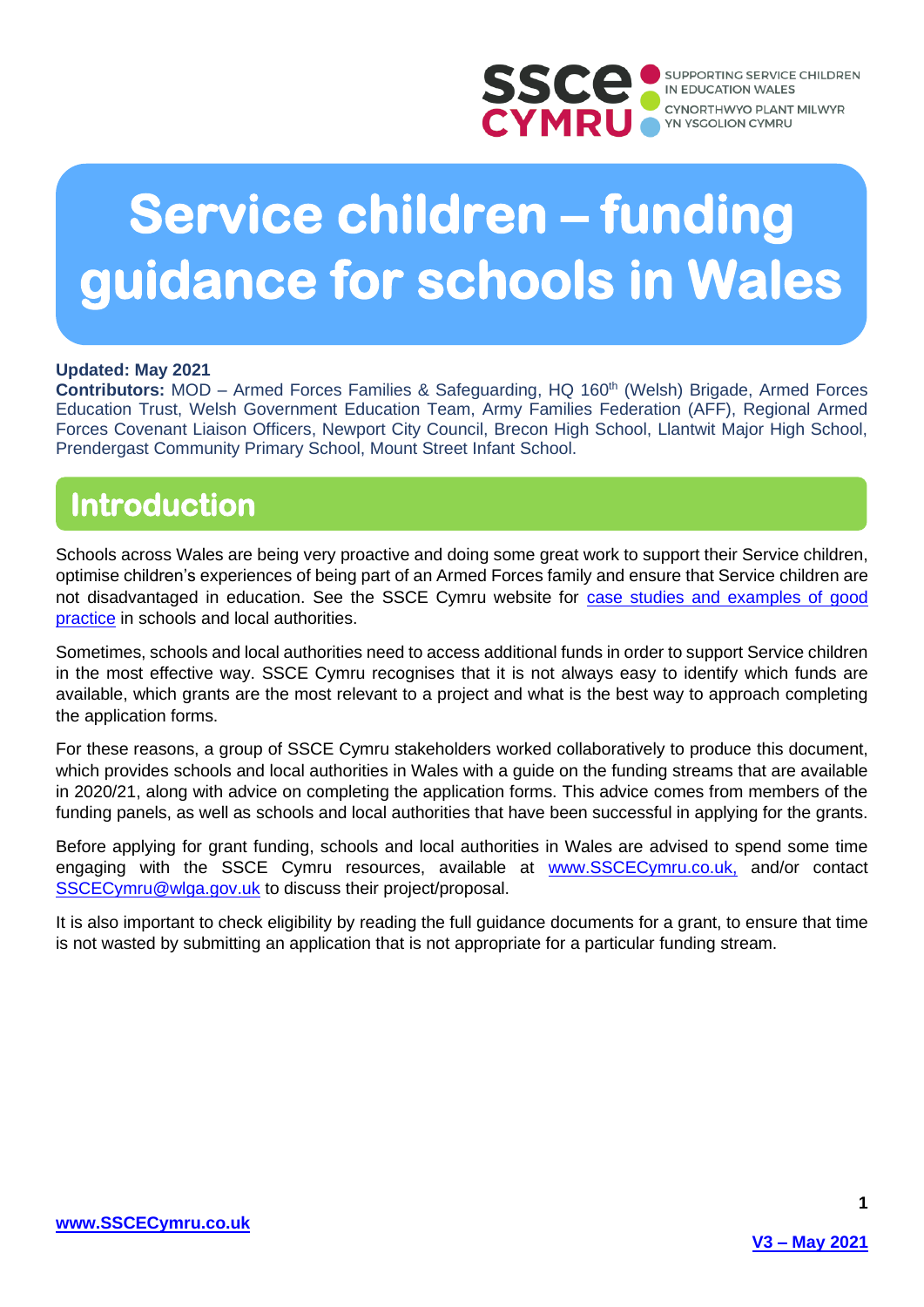

## **Contents**

| <b>Ministry of Defence - Education Support Fund</b>            |  |
|----------------------------------------------------------------|--|
|                                                                |  |
|                                                                |  |
|                                                                |  |
|                                                                |  |
|                                                                |  |
|                                                                |  |
|                                                                |  |
| Armed Forces Covenant Fund: Force for Change programme         |  |
|                                                                |  |
|                                                                |  |
|                                                                |  |
|                                                                |  |
|                                                                |  |
|                                                                |  |
|                                                                |  |
| Armed Forces Education Trust: Collective and Individual grants |  |
|                                                                |  |
|                                                                |  |
|                                                                |  |
|                                                                |  |
|                                                                |  |
|                                                                |  |
|                                                                |  |
| <b>Other funding</b>                                           |  |
|                                                                |  |
|                                                                |  |
|                                                                |  |
|                                                                |  |
|                                                                |  |
|                                                                |  |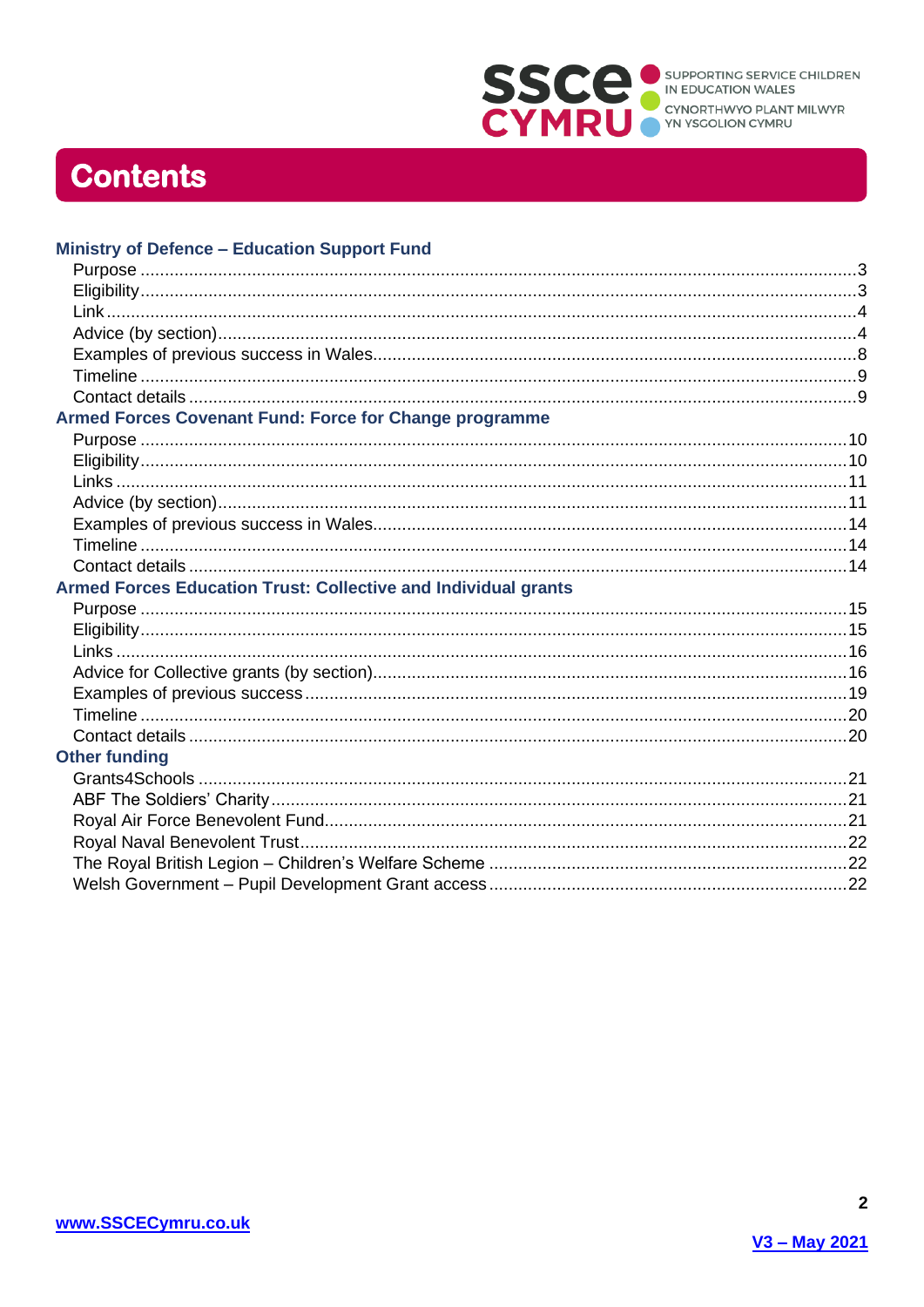

# **Ministry of Defence – Education Support Fund**

## <span id="page-2-0"></span>**Purpose**

The Education Support Fund (ESF) from the Ministry of Defence (MOD) is available to schools and local authorities that can show clear evidence of how **exceptional mobility and/or separation** is affecting schools and/or its pupils.

## **Aims of ESF**

The fund aims to:

- Provide support for schools directly affected by exceptional **mobility** (including basing/rebasing activity) and/or **separation** (parent(s) away from the family for a continuous period of one month or more on operational tours, long exercises, training courses, weekending etc.)
- Meet staffing and training needs due to unforeseen increases in Service children numbers.
- Provide community support to help build relationships between schools, local authorities and Service families.
- Provide educational resources linked to the Service children intake.
- Provide funding for refurbishment of existing areas within the school (no capital works).

Bids from groups of schools, referred to as cluster bids, are strongly encouraged.

A total of £3m is available for schools and local authorities across the UK to apply for funding from the 2022 ESF. Successful applications will show clear evidence of significant **mobility and/or separation**. This means that schools need to show how, for example, a sudden increase in Service children numbers has created a significant resource burden – lack of funding, staff shortages etc., and has now placed pressure on the school and all pupils, including those from Service families.

Primarily, applicants for ESF are accepted between May and September, with funding allocated ready for the following April. In some circumstances, the MOD will accept in-year ESF applications when a school/local authority identifies an immediate need. In-year bids follow a different application process to the main ESF round, with further information available [here.](https://www.gov.uk/government/publications/mod-support-fund-for-schools-with-service-children-grant-application-pack/mod-esf-in-year-guidance)

The below guidance is structured towards the main ESF application process, however, much of the advice also relates to applications for in-year funding.

## <span id="page-2-1"></span>**Eligibility**

All maintained schools, sixth form colleges and local authorities (in support of these schools) based in the **UK** with Service children on roll are eligible.

Schools *must* be subject to exceptional **mobility** of Service children and/or have Service children whose parents are subject to **separation,** and the application must contain clear evidence of the impact of this mobility and/or separation.

## **Definitions**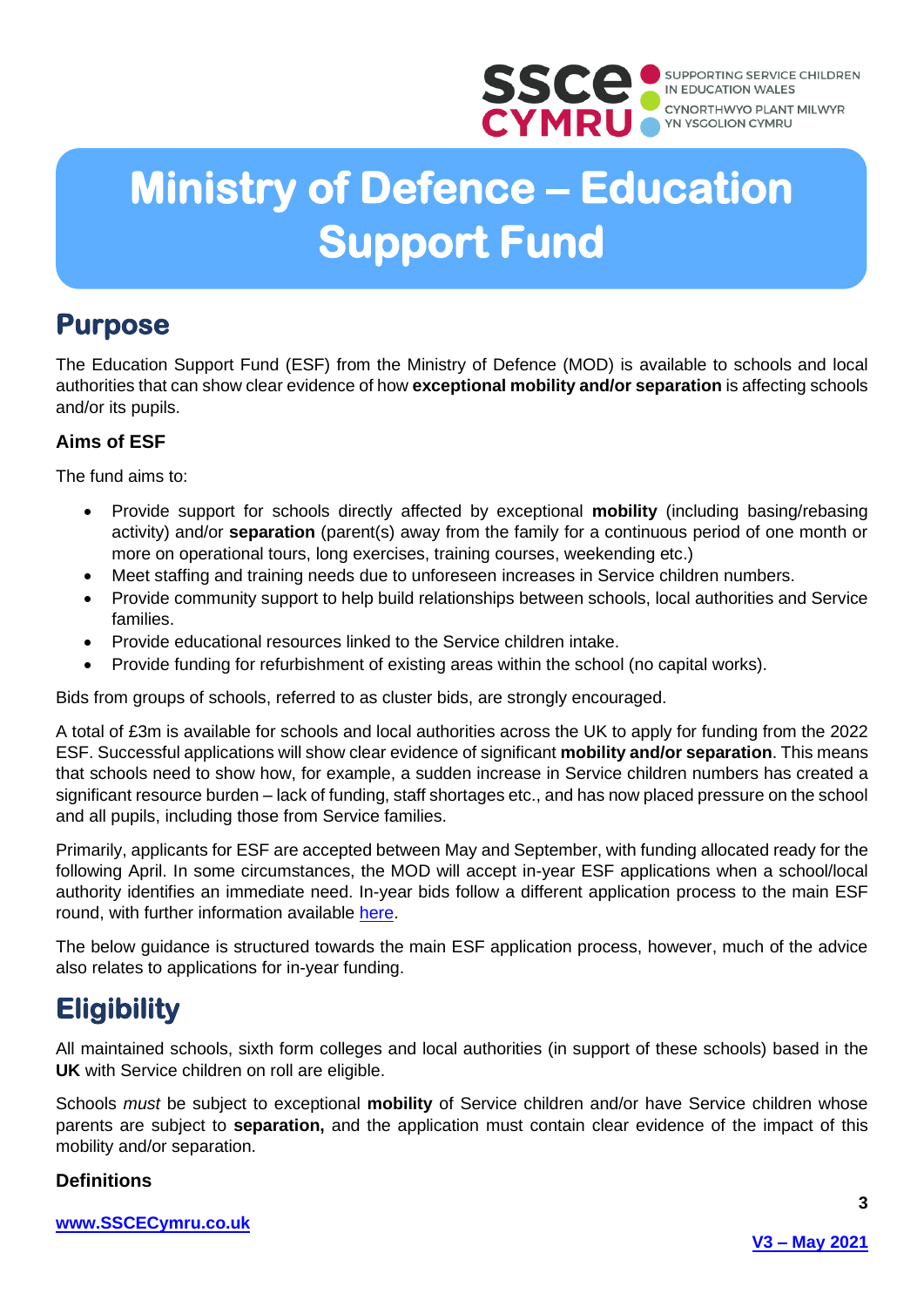

- **Mobility** the whole family moving from one location to another, resulting in a change of school for the child.
- **Separation** continuous absence of one month or more where Service personnel are away from the family due to Service life (including operational tours, exercises, residential courses and/or weekending).

## <span id="page-3-0"></span>**Link**

[www.gov.uk/government/publications/mod-support-fund-for-schools-with-service-children-grant-application](https://www.gov.uk/government/publications/mod-support-fund-for-schools-with-service-children-grant-application-pack)[pack](https://www.gov.uk/government/publications/mod-support-fund-for-schools-with-service-children-grant-application-pack)

## <span id="page-3-1"></span>**Advice (by section)**

## **GENERAL**

- Read the [MOD ESF: instructions and](https://www.gov.uk/government/publications/mod-support-fund-for-schools-with-service-children-grant-application-pack/mod-esf-instructions-and-guidance) guidance document, including Annex A, B & C, fully **before** and **after** writing your application to ensure you are focusing on relevant content.
- See the [successful application samples](https://www.gov.uk/government/publications/mod-support-fund-for-schools-with-service-children-grant-application-pack) provided by the MOD's Armed Forces Families & Safeguarding (AFFS) team, for guidance on the type and level of detail that they expect to see in an application.
- **Use the** [scoring criteria sheet](https://assets.publishing.service.gov.uk/government/uploads/system/uploads/attachment_data/file/978940/2022_MOD_ESF_Scoring_sheet.odt) as a guide to what content to include in your application.
- **Sustainability/creating a legacy and achieving value for money** will be key focuses for the funding panels when scoring the applications.
- Bids for the ESF can be for a range of projects, schemes and initiatives, and must articulate:
	- o How the effects of **mobility** and/or **separation** will be addressed
	- o Engagement with Service and civilian communities
	- o Planned outcomes
	- o Value for money
	- o Sustainability.
- **Consider the impact of Covid-19 and school closures** on the school and Armed Forces community. See the SSCE Cymru [Covid-19 support](https://www.sscecymru.co.uk/schoolsandlocalauthorities/covid19support/default.htm) information page for details on how Service children may have been affected, to support your own observations, and to see ideas of which resources can be accessed to support Service children.
- **Consider ways of utilising evidence** to shape the project, including:
	- o SSCE Cymru [School survey findings](https://www.sscecymru.co.uk/files/SSCE%20Cymru%20school%20survey%20(2019)%20findings%20(E).pdf)
	- o SSCE Cymru [Listening to our Service children findings](https://www.sscecymru.co.uk/files/SSCE%20Cymru%20-%20Listening%20to%20our%20Service%20Children%20(2020)%20findings%20(E).pdf)
	- o The Service Children's Progression (SCiP) Alliance [The Voice of Service Children report](https://www.scipalliance.org/assets/files/Listening-to-learn-FINAL-ONLINE-2020_05_14.pdf)
- **Approach other schools** to discuss plans for your application to seek advice and explore opportunities for cluster bids and examples of good practice.
- Remember that funding for Service children should be **in addition to what their civilian peers benefit from** and not in lieu of it. Avoid applying to fund work that the local authority should be supporting.

## **SECTION 1 – APPLICANT DETAILS**

## **School/local authority details and contact information**

• Applicants are entitled to make **one individual bid each** and can also be included in a **joint cluster bid** with other schools, providing it is for a different initiative. If submitting a cluster bid, **all** schools involved should be included here.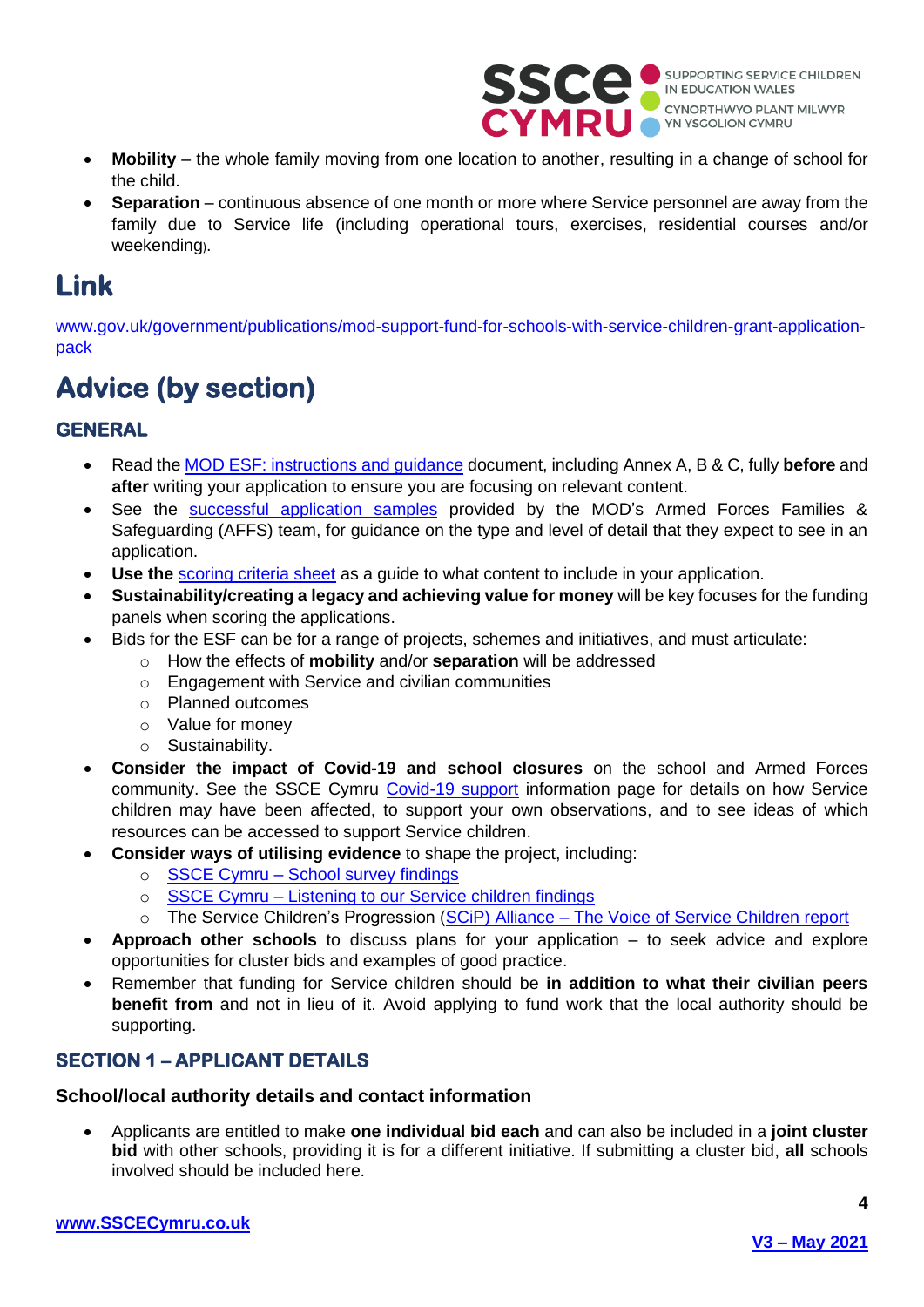

#### **School and Service children data**

- This is an important opportunity to demonstrate how the **number of Service children fluctuates** in your school/local authority, thereby demonstrating mobility.
- This is also an opportunity to show the **percentage of Service children** in your school/local authority.

### **SECTION 2 – EXISTING/HISTORICAL FUNDING**

• It is important that this information is **transparent and accurate** – it provides the funding panels with detail, helping them to make a well-informed judgement on the needs and experiences of your school/local authority.

### **SECTION 3 – BID DETAILS**

#### **Bid summary**

- This is the **most important part** of the bid with only approximately 100 words available, you must succinctly provide the most important details.
- Remember, it is an **executive summary** focus on key outcomes.

#### **Financial information**

- This is a good opportunity to provide a clear **breakdown of the costs,** which will help the panels to clearly understand what is included in the proposal.
- Make sure to separate elements of the bid and cost them individually, to enable the panels to be able to consider and easily identify **partial payments**.

### **SECTION 4 – MOBILITY AND/OR SEPARATION**

#### **Effects of mobility and separation and evidence of need for this funding**

#### *Approximately 200 words*

Your bid will be stronger if it includes **evidence** that you do some or all of the following:

- Show that you are aware of the potential **challenges that Service children face** in your school/local authority, along with how to support them. Remember, each Service child is unique and their experiences are different. See [www.SSCECymru.co.uk](http://www.sscecymru.co.uk/) for information and resources to help your school understand the experiences of Service children.
- Demonstrate a **strong understanding** of the challenges that Service children may face in education, including, but not limited to, the impact of **mobility** and **separation** – provide specific **examples** where appropriate.
- **Avoid assumptions** about the needs of Service children focus on your experience of the children and families that you support. Use [SSCE Cymru evidence](https://www.sscecymru.co.uk/research/sscecymruevidence/default.htm) to support your own observations.
- Include clear **evidence** of the impact of mobility in the school/local authority such as the number of Service children joining or leaving mid-year – and provide examples of when/how this has had a negative impact on a Service child.
- Include **examples** of when Service children have experienced difficulties due to their parents' deployment.
- Draw on **experience/examples of successful practice** in your school(s) and schools in other areas.
- Explain how you have **gained the views** of your Service children and families.
- Demonstrate that your school is **proactive** in understanding the best ways to support Service children and give examples of how this is achieved. This could include details of how you have utilised the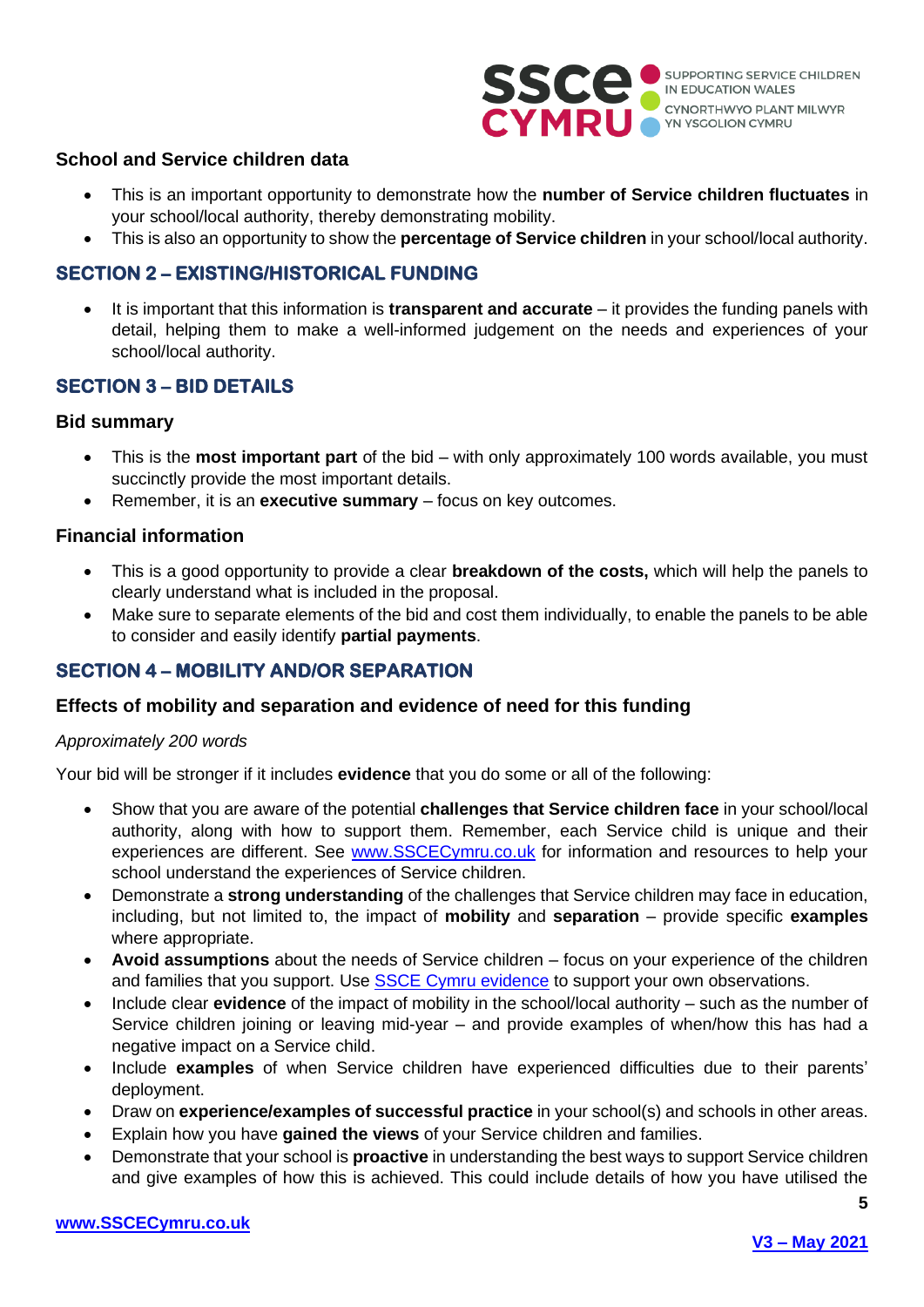

resources available from **SSCE Cymru**, such as the **School Toolkit**, [Tools](https://www.sscecymru.co.uk/toolkits/sscecymrutools/default.htm) and [Directory of support,](https://www.sscecymru.co.uk/resources/directoryofsupport/default.htm) or have participated in events.

### **Positive impact on Service children**

*Approximately 200 words*

- Talk about positive **direct** and **indirect** impacts for Service children.
- Consider **immediate** and **long-term** impacts and benefits.
- Identify ways that the project will benefit the wider school community, as well as the Service children.
- Remember that a school environment which has a positive relationship with the Armed Forces community will be beneficial to Service children and their peers.

### **SECTION 5 – COMMUNITY ENGAGEMENT**

In this section, consider who you will be working with and how that partnership will support the school and Service children.

#### **Partnership working**

#### *Approximately 100 words*

- **Cluster bids** are strongly encouraged as a joint application.
- Cluster bids demonstrate and support **good practice**, **shared knowledge** and **value for money**.
- **Detail any collaboration** with other schools in your area aimed at supporting your school's Service children.
- List any **organisations** that the school/local authority is already working with, or plans to work with, in order to understand the needs of Service children and identify the best way to support them. Organisations could include:
	- o Local Armed Forces welfare service
	- o Armed Forces charities (Naval Families Federation, Army Families Federation, RAF Families Federation, SSAFA, Royal British Legion)
	- o Local authority Armed Forces Forum
	- o MOD parents' associations
	- o Education providers
	- o SSCE Cymru.

#### **Armed Forces sponsor**

#### *Approximately 200 words*

- This should be an individual member of the **Armed Forces community** that your school/local authority has regular contact with. See  $\Delta$  Annex  $C$  of the ESF instructions and guidance for further information.
- They can provide **context on the Service community** in your location, including type of units, expected training and deployment dates, rebasing effects and an understanding of the challenges faced by Service families.
- If you currently don't have any contact with your Armed Forces community, it is recommended that you contact your Armed Forces Community Engagement Lead for your local authority area (see [Annex 1\)](#page-21-3) or your [Armed Forces Covenant Liaison Officer](https://www.sscecymru.co.uk/resources/directoryofsupport/armedforcescovenantdirectory/default.htm) to discuss the bid.
- Build a **close working relationship** with your Armed Forces sponsor so they are fully engaged with what you are doing and trying to achieve. Their support throughout your work with Service children is invaluable.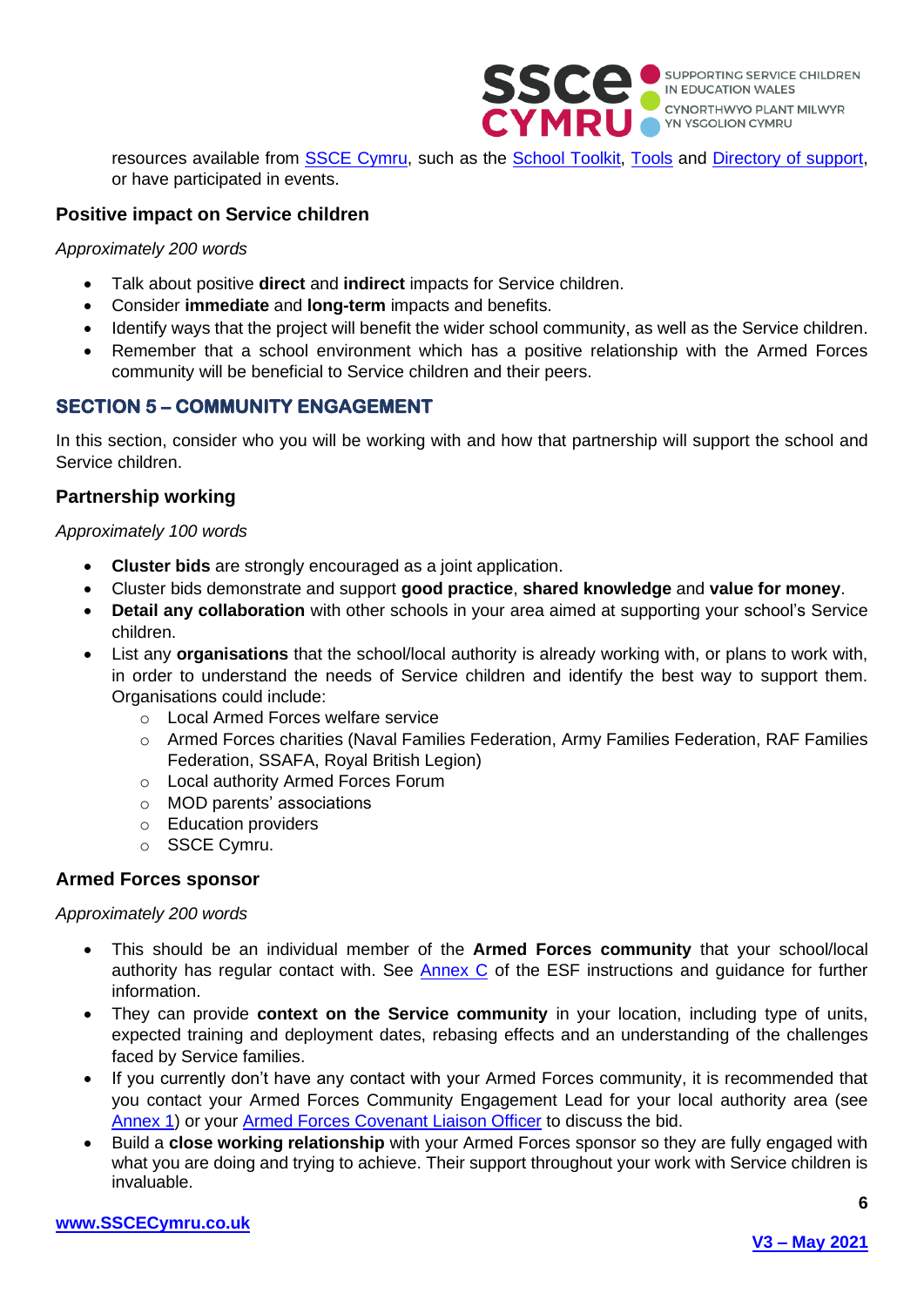

### **SECTION 6 – OUTCOMES**

*Approximately 500 words across four questions*

- **Design your monitoring** first, then build your activity from this.
- Focus on a specific, **evidenced need** that you can measure.
- Use a mix of measures, but ensure that **quantitative** measures are included.
- Include Specific, Measurable, Attainable, Relevant and Timely **(SMART) targets,** related to either sustaining or mainstreaming the activity.
- Remember, you are part of a larger project that seeks to **better understand the needs of Service children** and what works to support them – monitoring is therefore essential for those who follow you.
- **Examples of success** could include:
	- o Improved academic results
	- o Pupil engagement
	- o Uptake of tutoring
	- o Wellbeing results
	- o Positive feedback from pupil ambassadors and the Armed Forces community.
	- **Examples of how to measure** the impact of the project could include:
		- o Monitoring of key academic performance indicators against local authority and Welsh education expectations (e.g. literacy, numeracy, attendance)
		- o Monitoring records of behaviour
		- o Comparing target grades/level results
		- o Implementing Service children surveys at the start and end of the project.

### **SECTION 7 – SUSTAINABILITY**

*Approximately 500 words across three questions*

- Focus on identifying ways of **embedding good practice** in the school/local authority, which will help to demonstrate good value for money.
- Explain what **legacy** the project will leave behind.
- Ensure a **realistic sustainability plan** is described within the application, including sources of ongoing funding (where necessary), resources and succession planning.
- Include an explanation of how **upskilling staff** could have a long-term benefit.
- <span id="page-6-0"></span>• Detail any **other funding streams** that the school/local authority has applied for to continue the work.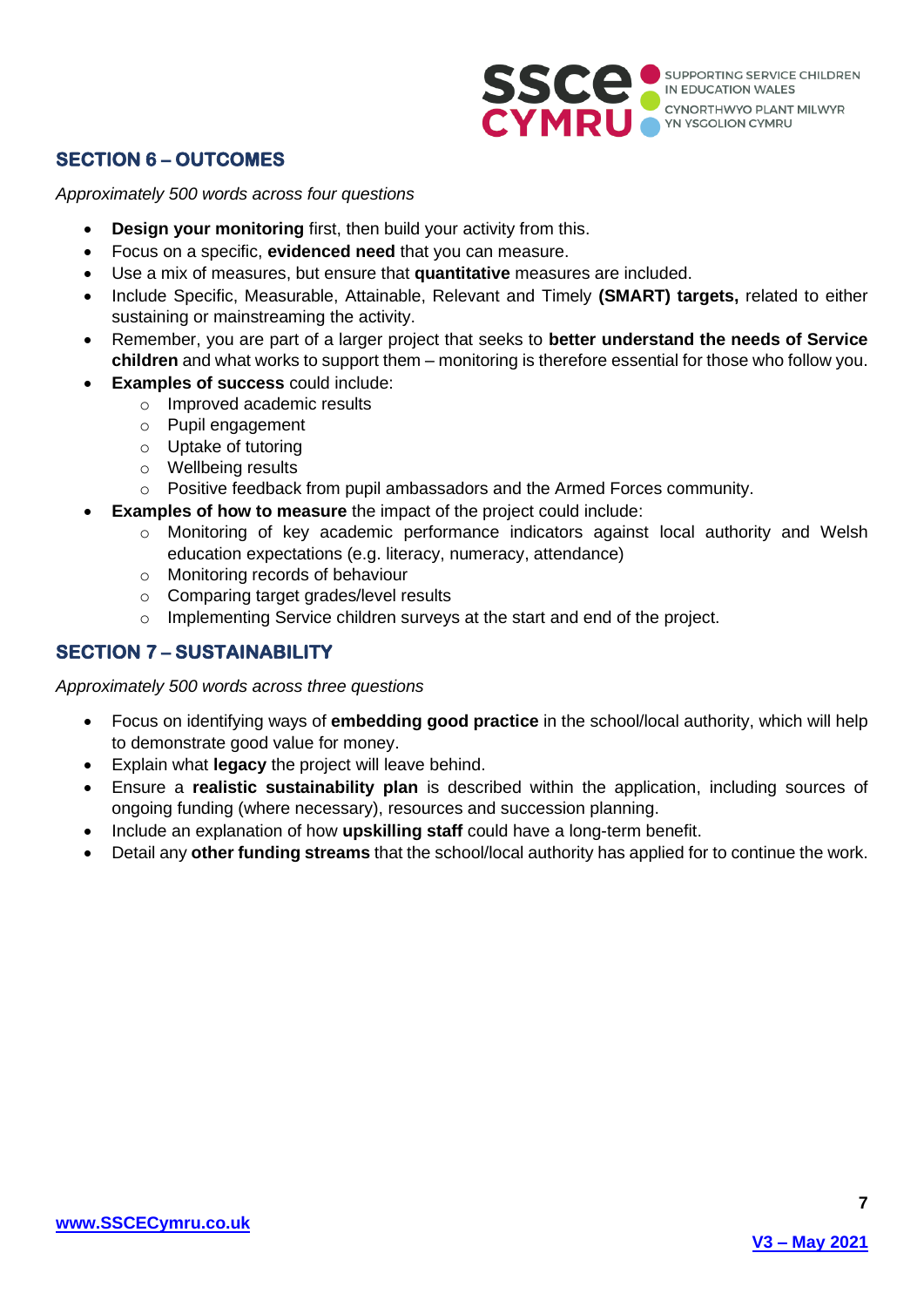

## **Examples of previous success in Wales**

### **Primary school in Rhondda Cynon Taf with one Service child**

• Learning Support Assistant (LSA)

Impact: *"Our pupil benefits from additional support with reading and literacy and is now able to build an increasing number of words and can read simple texts."*

### **Primary school in the Isle of Anglesey with 38 Service children**

- ELSA Training Course and starter pack
- Talk About Training/Training Materials for all staff
- Talk About Materials
- Boxall Profile online tool [\(new.boxallprofile.org\)](https://new.boxallprofile.org/) Test behaviour trends.

Impact: *"We have a member of [staff] who has now completed the ELSA Training Course and is trained to help support our [pupils'] varying needs effectively under the direct supervision of our Educational Psychologist. This member of staff has started working with individuals, which has benefited the Service children to ensure a smooth transition at the start of a new academic year. Talk About groups have been developed within the school and help support pupils with similar needs within a small group setting. Service children have been able to grow in confidence, make new friends and learn a range of social skills throughout engaging activities. The Boxall Profile online tool has helped enable staff to identify pupils' individual needs, highlight areas that require attention and set targets for the future. All of the above has helped our school to develop and promote Service [children's] needs and ensure wellbeing is paramount."*

### **High school in Powys with 36 Service children**

- Employ Forces Families Support Officer
- Training courses mental health and wellbeing
- Lunch club and cooking with Army Welfare Service
- Resources study books
- Motivational Preparation College for Training (MPCT).

<span id="page-7-0"></span>Impact: *"The MOD grant funding has enabled this school to employ a Forces Family Support Officer since 2013, whose focus is to support Service children and their transition between schools, looking after their emotional wellbeing and helping to support them [in] reaching their full academic potential. It has also improved links with schools in the community [that] also have Service children."*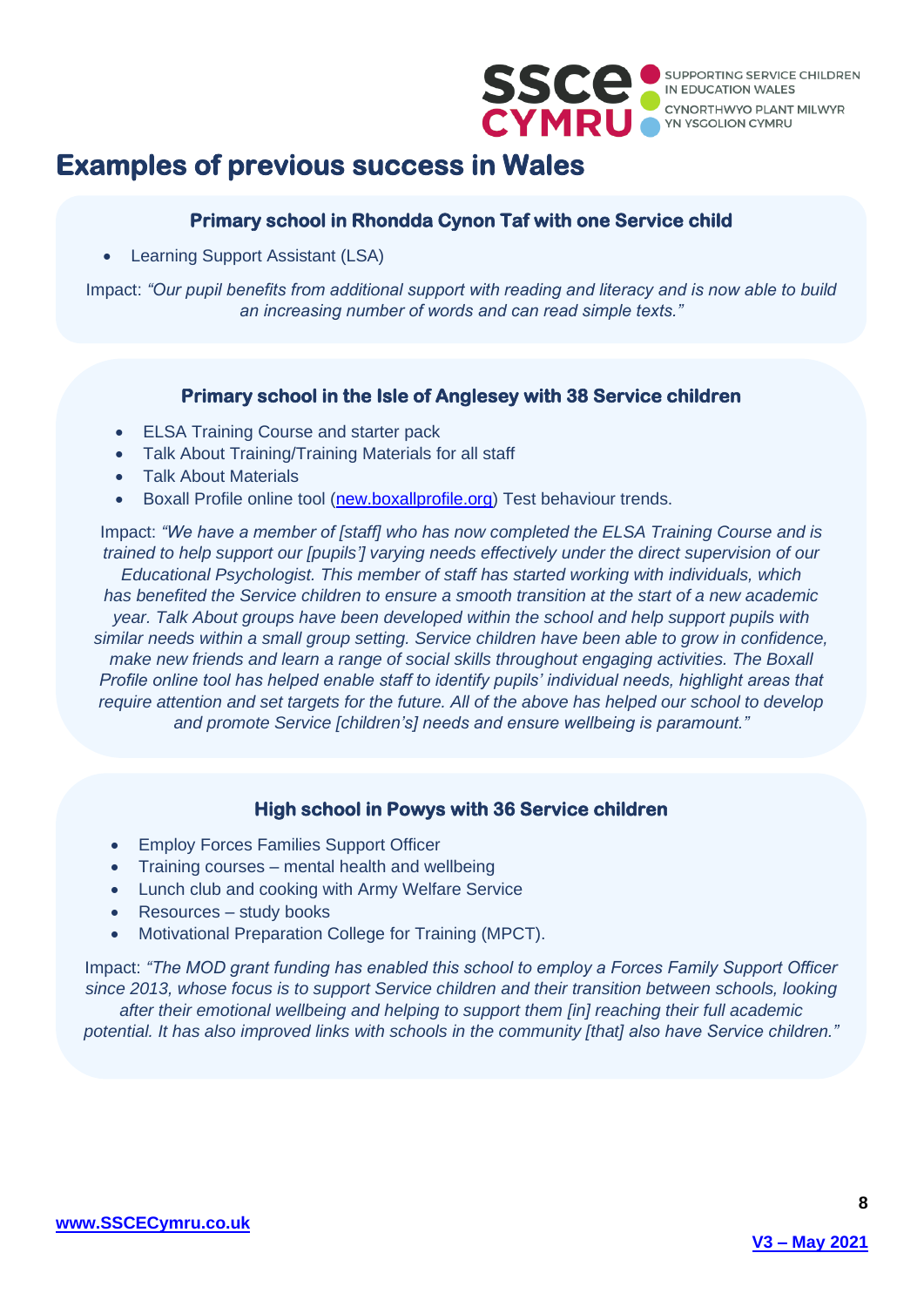

## **Timeline**

### **The main ESF 2021/22 funding round:**

- April 2021 bidding opens.
- **30th September 2021** application deadline.
- October 2020 regional panel convenes.
- November 2020 UK panel convenes.
- January 2022 applicants will be informed of the outcome of their application.
- $\bullet$  By 5<sup>th</sup> April 2022 payments will be made to successful applicants.
- April 2023 funding should be spent.
- April 2023 successful applicants will be asked to complete an audit.

### **In-year bids:**

- All year applications are accepted (where an immediate need is identified).
- Within two weeks applicants are informed of the outcome of their bid.

## <span id="page-8-0"></span>**Contact details**

**Queries** and/or **completed application forms** should be sent to [People-AFFS-ESF-Mailbox@mod.gov.uk.](mailto:People-AFFS-ESF-Mailbox@mod.gov.uk)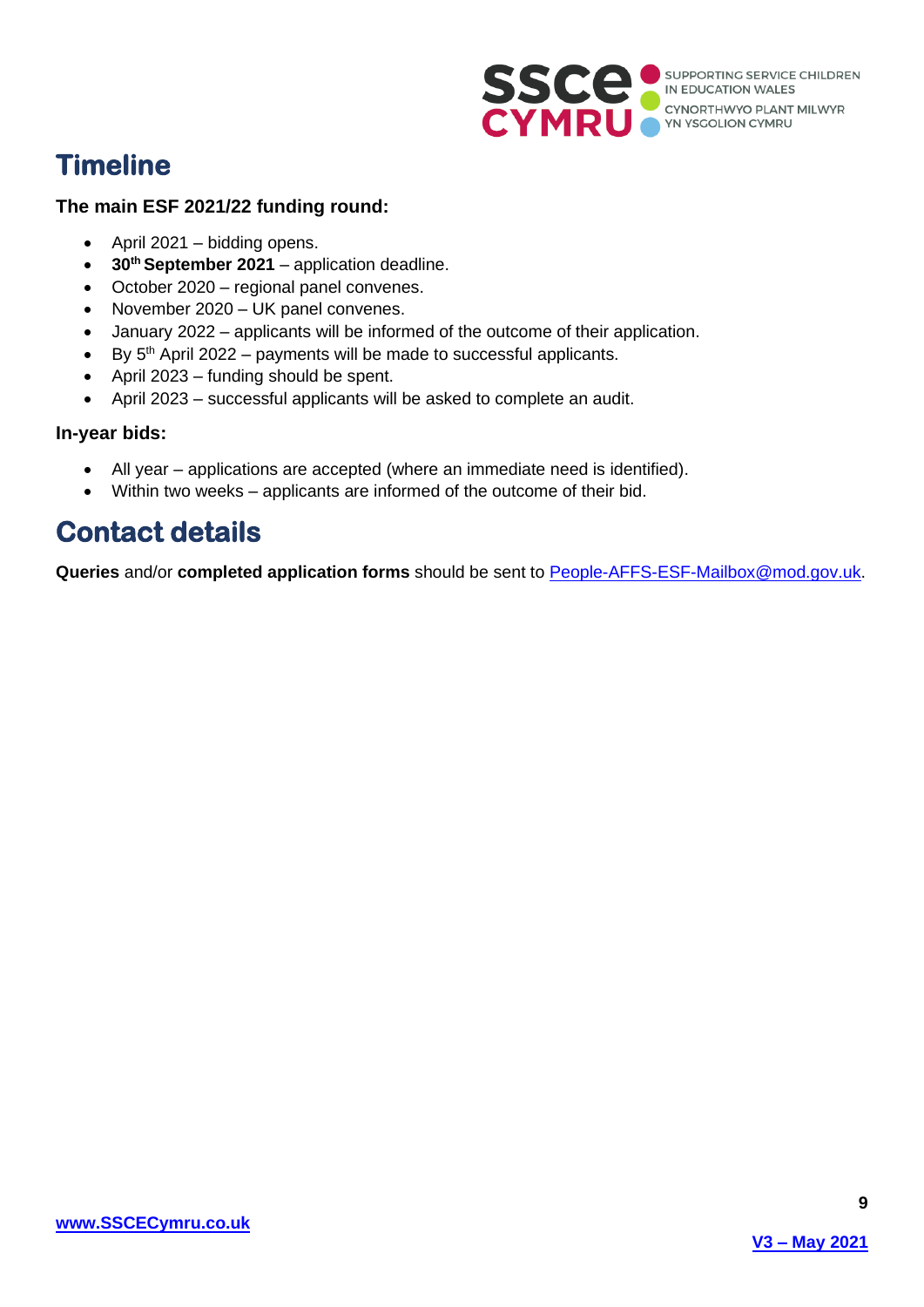

# **Armed Forces Covenant Fund: Force for Change programme**

## <span id="page-9-0"></span>**Purpose**

The Armed Forces Covenant (AFC) is a promise from the nation that those who serve or have served, and their families, are treated fairly.

The Armed Forces Covenant Fund Trust supports this promise by providing **local grants (up to £10,000)** to enable projects across the UK that fit under one of the two main themes:

- Empowering Armed Forces communities to become more engaged in their local area **and/or**
- Providing opportunities for isolated members of the Armed Forces community to take part in activities that improve general wellbeing.

### **The main criteria for assessing local grants are:**

- The project will achieve one of the two main themes identified above.
- Details of what the project will do and how it will help.
- Evidence of the need for the project.
- Details of how many people will benefit including support for volunteers.
- The organisation has the skills and experience (working with the Armed Forces Community) to deliver the project successfully – including working with partner organisations where appropriate.
- Covid-19 and current government guidelines have been considered when designing the project.
- The project is fully costed, realistic and represents value for money.
- The impact of the end of the project.

## <span id="page-9-1"></span>**Eligibility**

- An established, registered charity or Community Interest Company (CIC) with substantial recent experience of supporting Armed Forces communities.
- An Armed Forces unit or base.
- **A local authority.**
- **A school.**

This is not a general fund for organisations to support their core activities simply by adding members of the Armed Forces community to their beneficiary group in order to apply for funding. Applicants are expected to have experience and a track record of working with the Armed Forces, as well as a real understanding of the challenges facing their local community.

<span id="page-9-2"></span>Project ideas do not have to be new. The programme will welcome continuation or extensions of existing work, where this provides a clear benefit.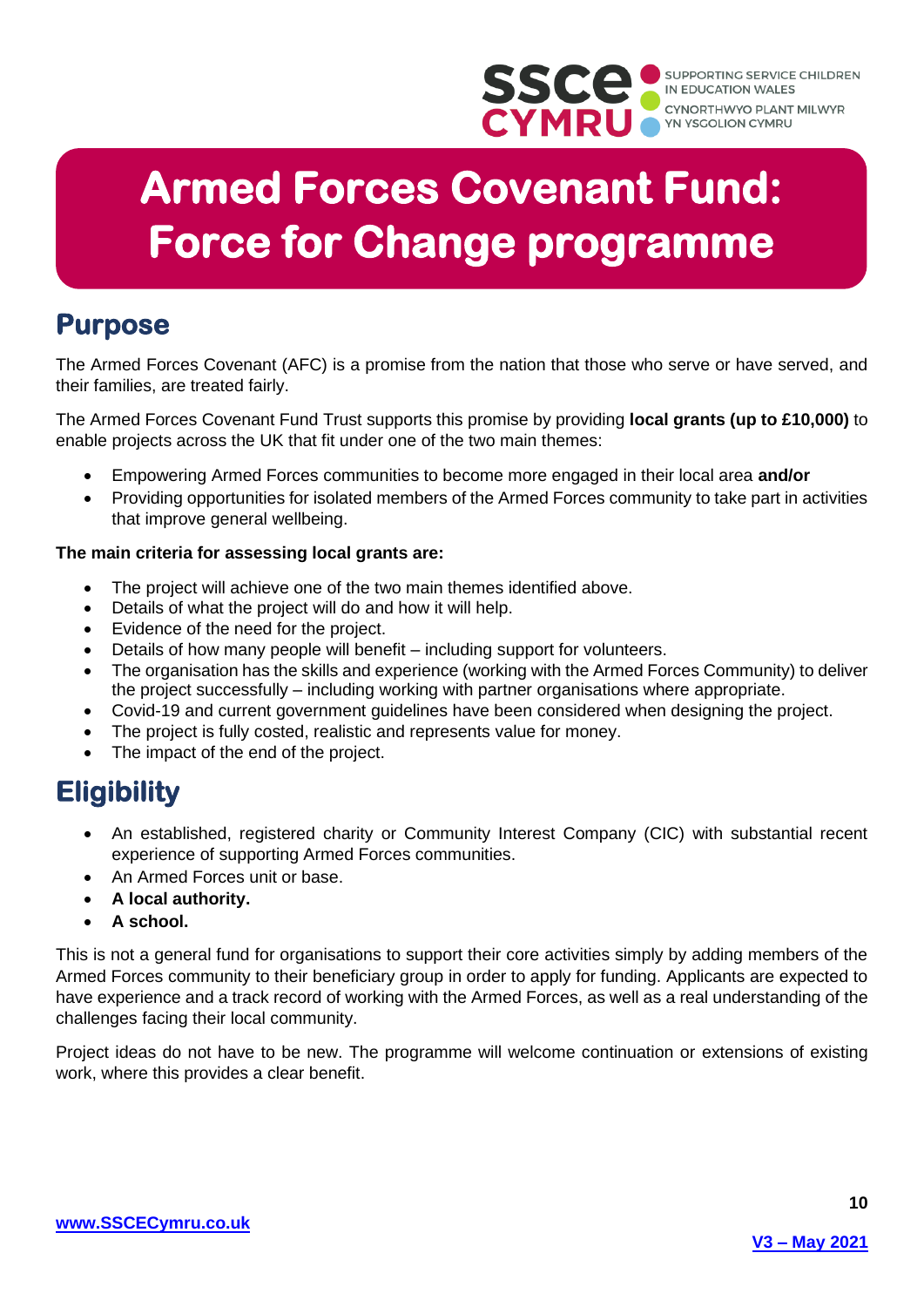

## **Links**

[www.covenantfund.org.uk](http://www.covenantfund.org.uk/)

[www.covenantfund.org.uk/programme/armed-forces-covenant-fund-force-for-change-programme](https://covenantfund.org.uk/programme/armed-forces-covenant-fund-force-for-change-programme/)

## <span id="page-10-0"></span>**Advice (by section)**

## **GENERAL**

- Read the guidance notes fully **before** and **after** writing your application to ensure that you are focusing on relevant content.
- Consider the **local need, suggest a solution, consult the local covenant partnership, plan the activity, submit the completed the application.**
- See the Armed Forces Covenant Fund Trust website for **[case studies,](https://www.covenantfund.org.uk/grants-awarded-through-armed-forces-covenant-local-grants-programme/)** and the Covenant Wales website for **[local examples](http://www.covenantwales.wales/)**.
- Fill in the application form **off-line** and copy your answers into the on-line application when ready to submit.
- Be aware of the **word limit** for each section.
- **Avoid business as usual** and show innovation/ the unique selling point of the application.
- **Consider the impact of Covid-19 and school closures** on the school and Armed Forces community. See the SSCE Cymru [Covid-19 support](https://www.sscecymru.co.uk/schoolsandlocalauthorities/covid19support/default.htm) information page for details on how Service children may have been affected, to support your own observations, and to see ideas of which resources can be accessed to support Service children.
- **Consider ways of utilising evidence** to shape the project, including:
	- o SSCE Cymru [School survey findings](https://www.sscecymru.co.uk/files/SSCE%20Cymru%20school%20survey%20(2019)%20findings%20(E).pdf)
	- o SSCE Cymru [Listening to our Service children findings](https://www.sscecymru.co.uk/files/SSCE%20Cymru%20-%20Listening%20to%20our%20Service%20Children%20(2020)%20findings%20(E).pdf)
	- o SCiP Alliance [The Voice of Service Children report](https://www.scipalliance.org/assets/files/Listening-to-learn-FINAL-ONLINE-2020_05_14.pdf)
- Focus on identifying ways of **embedding good practice** in the school/local authority, which will help to demonstrate good value for money.

## **PROJECT SUMMARY (question 5)**

- Ensure that ideas match the **criteria** for the grant.
- Projects must help **to reduce isolation**, **and/or help people to be more active in their local community**.
- Be **creative/innovative** with project ideas.
- Be **clear** about what the project **plans to achieve**.
- Be certain that the project **promotes the positive aspects of the Armed Forces**.
- Work with your [Regional School Liaison Officer \(RSLO\) for Service Children](https://www.sscecymru.co.uk/sscecymru/engagingwithsscecymru/default.htm) to **develop the initial project idea** with planning of delivery, resources and costs.

## **BENEFICIARIES (question 6)**

• **Consider the wider beneficiaries**, outside of those that the project is primarily aimed at – such as how the parents of the children that will be part of the project may also benefit.

## **PROJECT DETAILS (question 7)**

*250 word limit*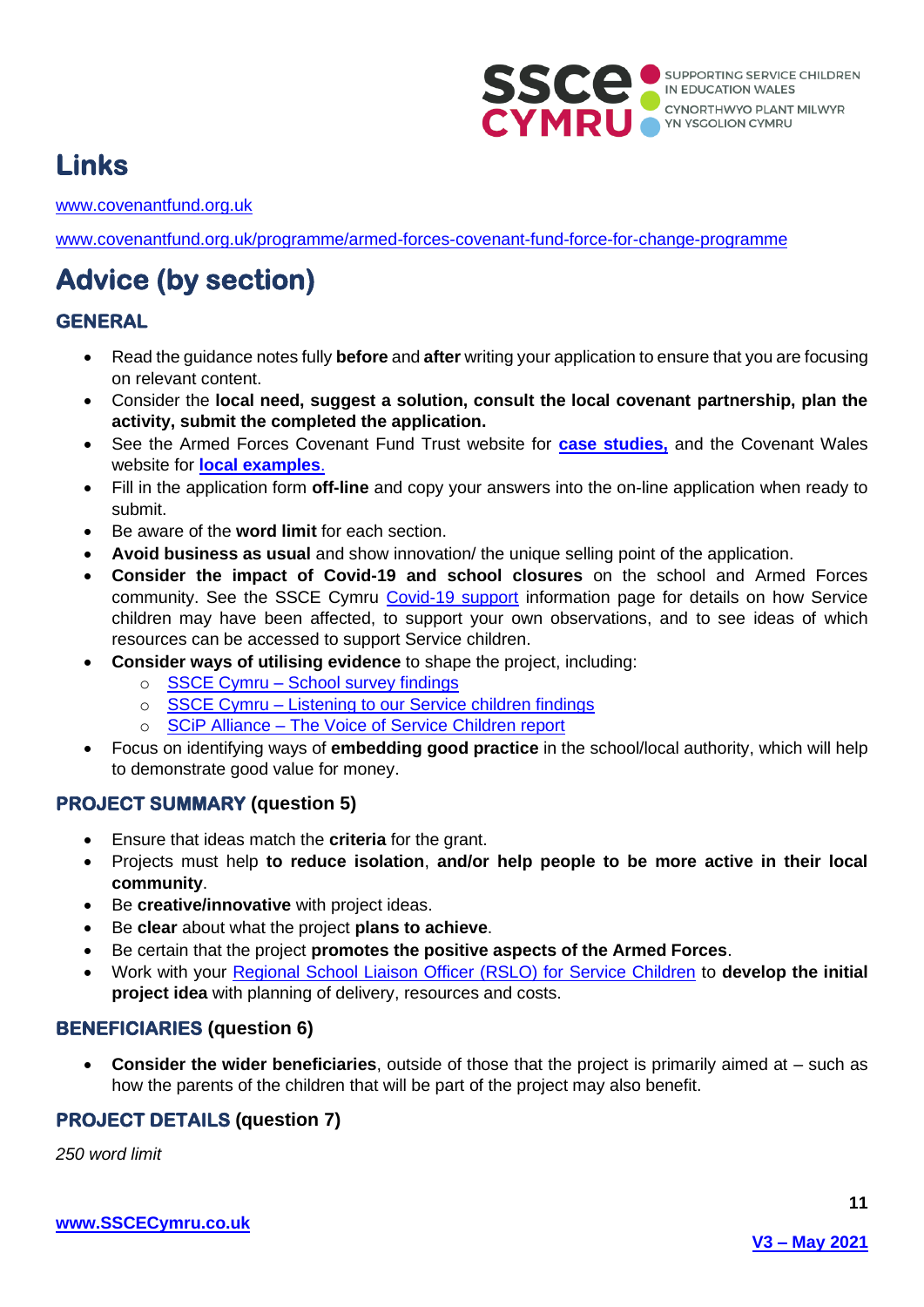

- Tell the Trust about how the project will contribute to the **commitment of the Armed Forces Covenant.**
- Detail the **intended outcome(s)** of the project and how you might use qualitative and quantitative methods to measure the impact.
- Consider ways of **ensuring sustainability,** which could include a legacy of support resources, a framework and/or good practice examples.
- Provide details of what the grant will cover, which may include:
	- o Purchasing of items to support the project
	- o Reasonable costs for storing or transporting items
	- o Overhead costs of your organisation delivering the project.
- Consider how you will carry out the activity, timelines and when and where you will carry this out.
- Consider how the project meets the objectives of the Armed Forces Covenant Fund.

## **EVIDENCE OF NEED AND CONSULTATION (question 8)**

#### *200 word limit*

- Provide details of consultation with the Armed Forces community that your project aims to support, including details of how, when and who you consulted to identify the need. Consider including quotes to support the evidence.
- Examples of who **could** be consulted include:
	- o Armed Forces personnel
	- o [SSCE Cymru](https://www.sscecymru.co.uk/)
	- o [Regional School Liaison Officer \(RSLO\) for Service Children](https://www.sscecymru.co.uk/sscecymru/engagingwithsscecymru/default.htm)
	- o [Regional Armed Forces Covenant Liaison Officers \(AFLOs\)](https://www.sscecymru.co.uk/resources/directoryofsupport/armedforcescovenantdirectory/default.htm)
	- o Royal British Legion
	- o Armed Forces charities
	- o Armed Forces Families federations
	- o Army Welfare Service
	- o Veterans' Gateway.

## **ORGANISATION EXPERIENCE (question 9)**

*150 word limit*

- Give **examples** of all the ways that your school/local authority **engages with the Armed Forces community**.
- Be **specific** in detailing your **experience** of working with the Armed Forces community and delivery projects, providing examples of the impact. Demonstrate a real **commitment** from the school to **engage with the Armed Forces community**.

## **SAFEGUARDING AND SAFETY (questions 10-11)**

*250 word limit*

• Ensure that your organisation has the relevant safeguarding documentation to carry out the activities being requested. Be **clear and specific** about how you have developed your understanding of using Personal Protective Equipment (**PPE**) and following the **government's social distancing guidelines.**

### **COLLABORATION (questions 12-13)**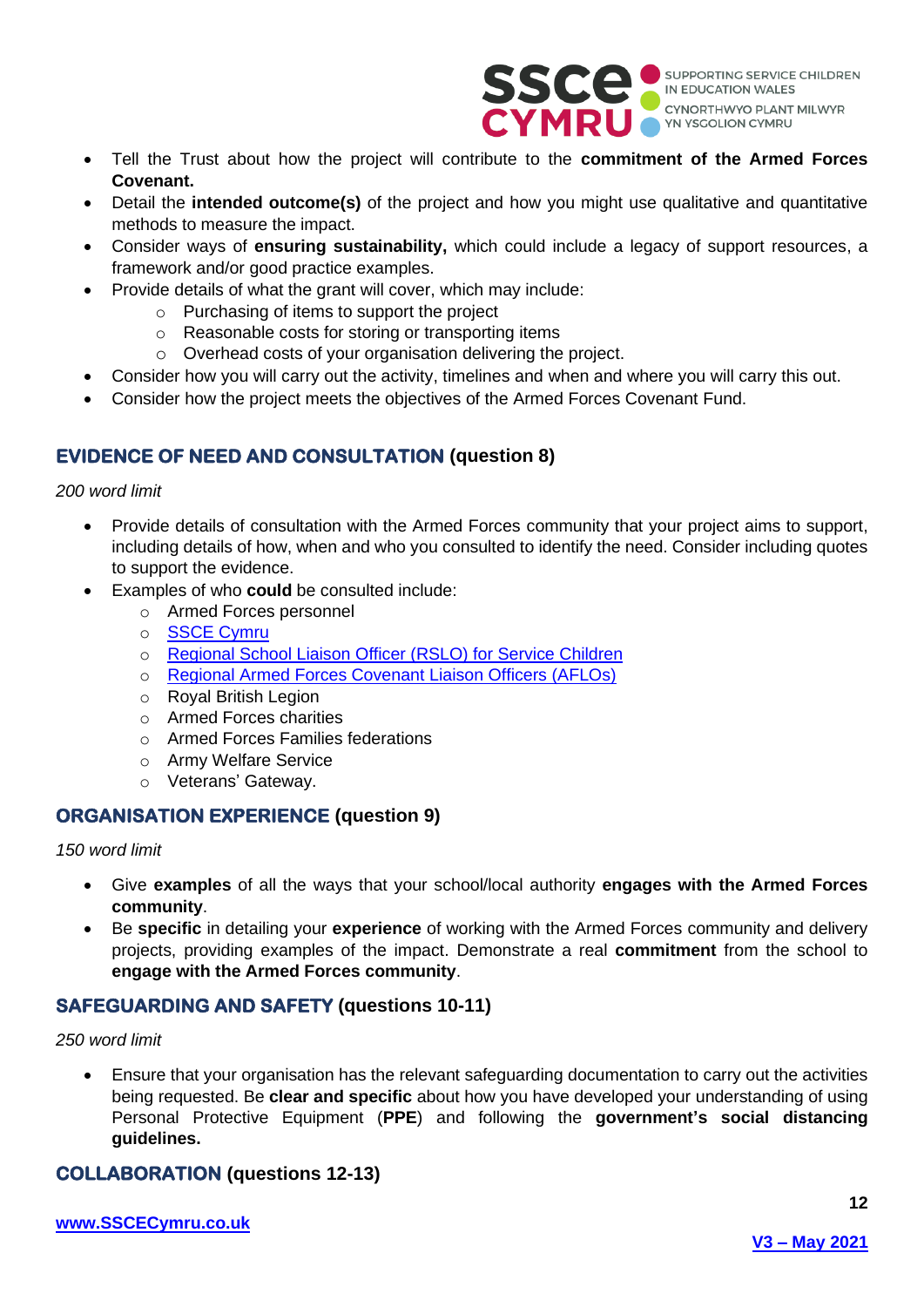

#### *100 word limit*

- Detail **collaboration** with other organisations in your area aimed at supporting your Service community, including specific details of how they will contribute to the project delivery.
- Demonstrate that your school is **proactive** in understanding the best ways to support your school and Armed Forces community, and give examples of how this is achieved. This could include details of how you have utilised the resources available from [SSCE Cymru,](http://www.sscecymru.co.uk/) such as the [School Toolkit,](https://www.sscecymru.co.uk/toolkits/schooltoolkit/default.htm) [Tools](https://www.sscecymru.co.uk/toolkits/sscecymrutools/default.htm) and [Directory of support,](https://www.sscecymru.co.uk/resources/directoryofsupport/default.htm) or have participated in events.

### **SCHOOL BASED APPLICATIONS (question 14)**

#### *100 word limit*

- Indicate the total number of children at the school and the total number of Service children, including details of their family's connection to the Armed Forces, e.g. Service type, Reservists, Veterans/ex-Service personnel.
- Detail the specific needs of the Service children in your school.
- Include a summary of how you identified these needs, including consultation with:
	- o Service children
	- o Parents/carers
	- o School staff
	- o Local Armed Forces contacts.

### **PROJECT TIMESCALE AND LOCATION (questions 15-16)**

#### *150 word limit*

- The project should be **completed** within 12 months of accepting the grant offer.
- Provide evidence that you have spoken to all the relevant **people/stakeholders,** in order to show **collaborative working** and avoid duplication.

### **FINANCIAL INFORMATION (question 17)**

*150 word limit*

- **Break down the cost** as much as possible to show that it has been properly calculated and is not just a nice round number.
- Be realistic with costs that demonstrate **value for money**.
- There is no requirement for any kind of **"match" funding** or any other income. However, if the project is costing more than you are applying for, it is important to detail how you will be making up the difference and how certain you are that this planned income will be available.

<span id="page-12-0"></span>**13**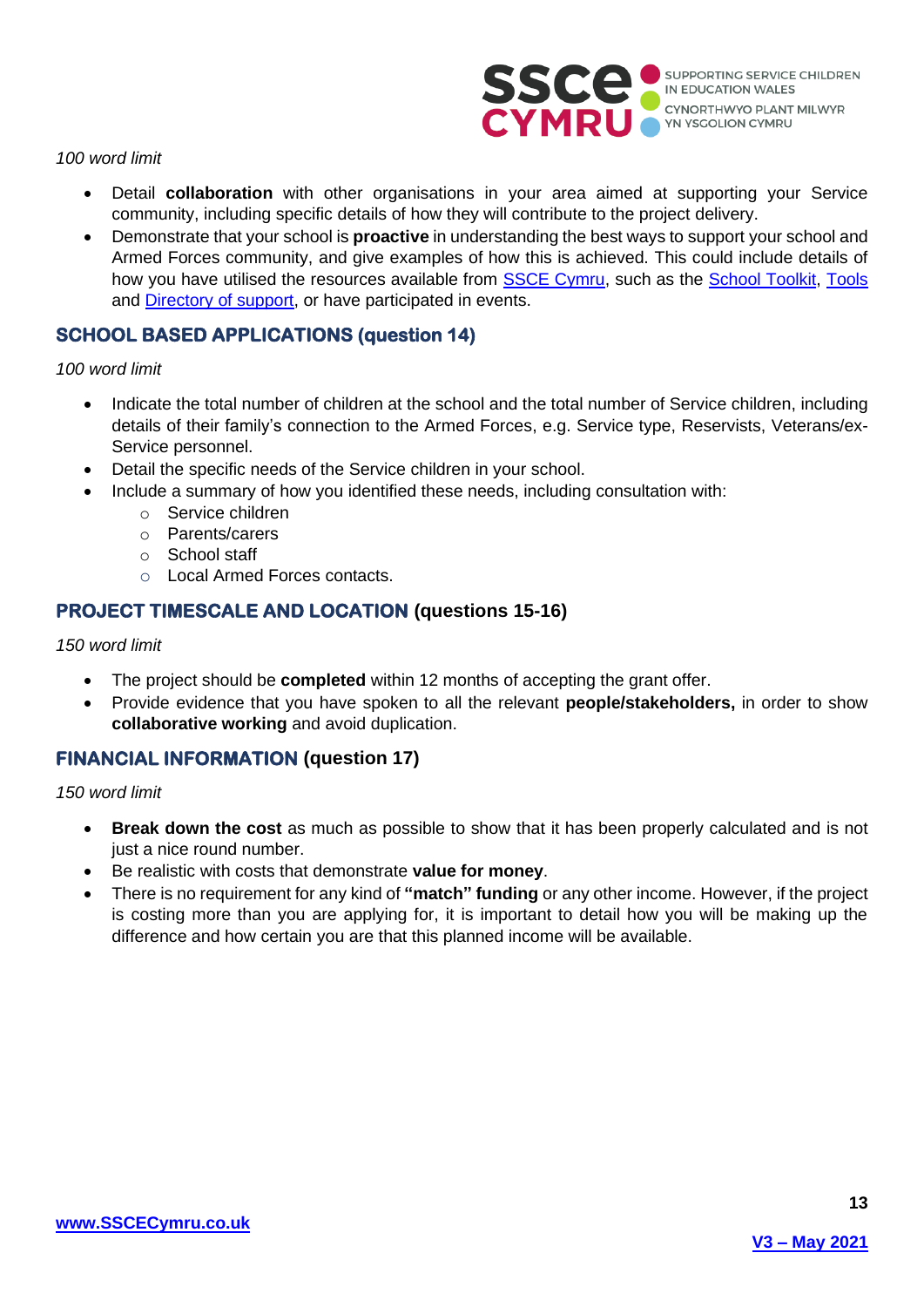

## **Examples of success in Wales for the previous [local grants](http://staging.covenantfund.org.uk/programme/local-grants-programme/)  [programme](http://staging.covenantfund.org.uk/programme/local-grants-programme/)**

### **Mount Street Nursery and Infant School (Powys)**

• Community outdoor classroom in the grounds of the school. The school is committed to outdoor learning, and significant funds have been spent on developing the grounds and training staff to provide high-quality learning experiences for pupils.

## **Ysgol Maes Garmon (Flintshire)**

• Establish a year-long programme of activities, dedicated to achieving the principles of the AFC, and in doing so, embedding the AFC in the ethos of the school and its pupils, staff and wider community. The project includes work with teachers, pupils and the wider community.

## **Crickhowell High School (Powys)**

• Boosting the Wellbeing of Service children – the project will provide specialist support for Service children and their families to improve their wellbeing and overcome the unique pressures that they face.

## <span id="page-13-0"></span>**Timeline**

Applications are accepted **all year**, with the panel(s) reviewing the applications four times a year. The process is as follows:

- Applications are submitted.
- Decisions are made by the Armed Forces Covenant Fund Trust board.
- Applicants are informed of the outcome of their application.
- Within three weeks successful applicants accept the grant offer.
- Payment is made to successful applicants.
- Within 12 months: activities included in the application are carried out.

| <b>Application deadlines (2021)</b>     | Informed of outcome by |
|-----------------------------------------|------------------------|
| Midday Monday 12 <sup>th</sup> April    | June 2021              |
| Midday Monday 2 <sup>nd</sup> August    | October 2021           |
| Midday Friday 19 <sup>th</sup> November | February 2022          |

## <span id="page-13-1"></span>**Contact details**

For more information contact [info@covenantfund.org.uk](mailto:info@covenantfund.org.uk)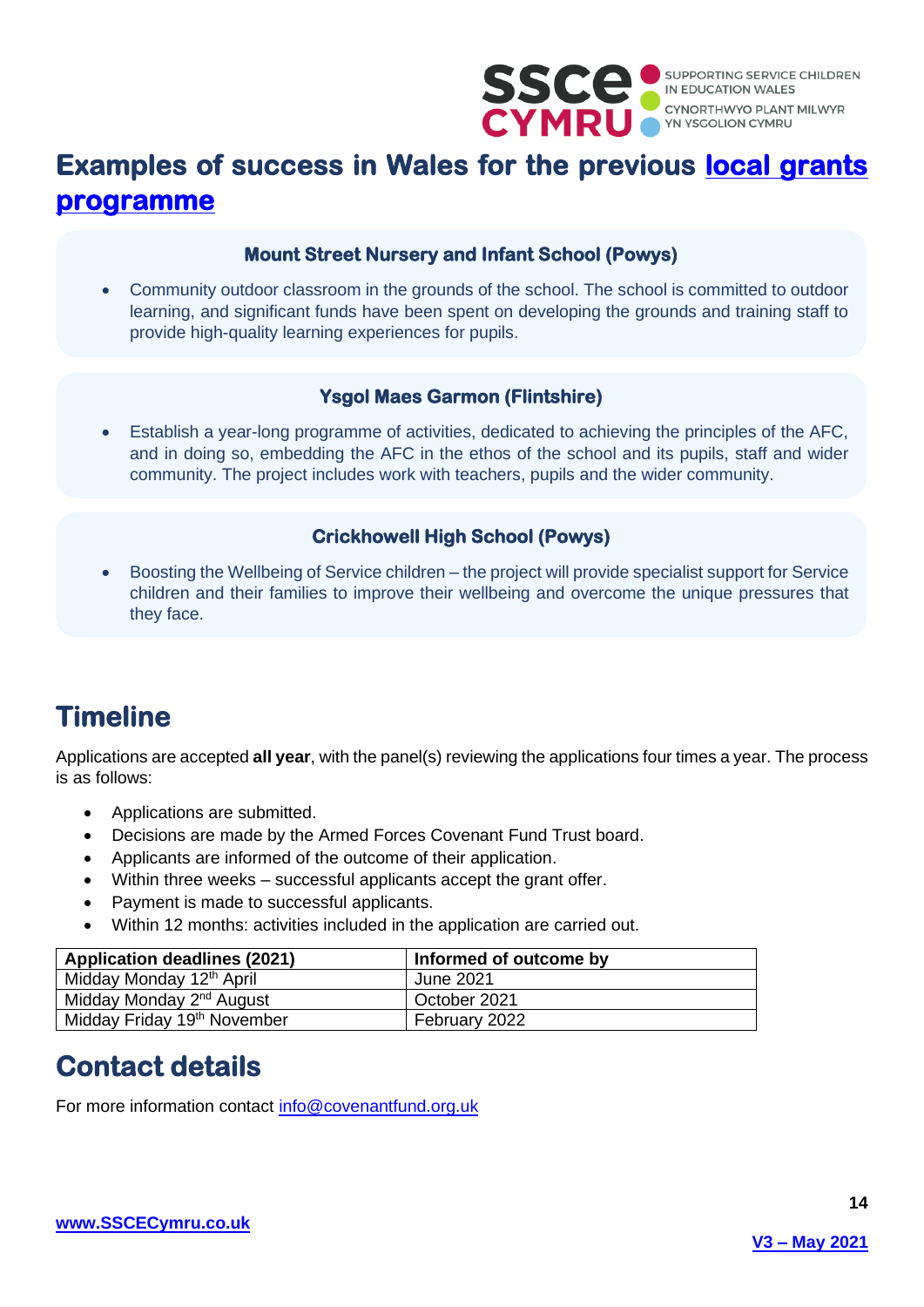

# **Armed Forces Education Trust – Collective and Individual grants**

## <span id="page-14-0"></span>**Purpose**

The Armed Forces Education Trust is a grant-giving charity that provides support to current and former Service children for the purposes of education.

The trust's **aims** are to:

- Help fund the education of the children of Service men and women who have been disadvantaged by the service of their parent(s).
- Ensure children do not miss out because of their parents' service, regardless of age, ability or their parents' rank or past or current service.
- Provide schools with funding for additional resources to support the education of children whose parents serve or have served in our Armed Forces.

There are **two types of funding** are available:

**Collective grants** – these are awarded to an education provider (normally a school or education authority) to help provide educational support for groups of Service children. Such support is likely to include a specific educational intervention or emotional support, as a result of which the improved educational outcomes of the service children can be demonstrated.

**Individual grants** – These take two forms. These may be awarded to state schools for the support of a single child in cases where a child has been disadvantaged by their parents' service and needs extra support; e.g. when restarting an Education Health and Care Plan (EHCP) process due to posting. The parents will need to complete an application in conjunction with the school, and it will be means tested. Individual grants may also be made towards school fees in some circumstances.

## <span id="page-14-1"></span>**Eligibility**

## **COLLECTIVE FUNDING**

Applicants must meet **all three** of the following criteria:

- 1. They must be a registered charity or not-for-profit organisation.
- 2. The proposal meets the Trusts aims.
- 3. They demonstrate a direct measurable link between the proposed activities and improved educational outcome of the Service children they are aiming to help.

The Trust recognises that schools with small numbers of Service children may be equally in need of support as those with large numbers.

## **INDIVIDUAL FUNDING**

<span id="page-14-2"></span>Schools and parents who identify a need for an **individual child** who has been **disadvantaged** by their parents' service.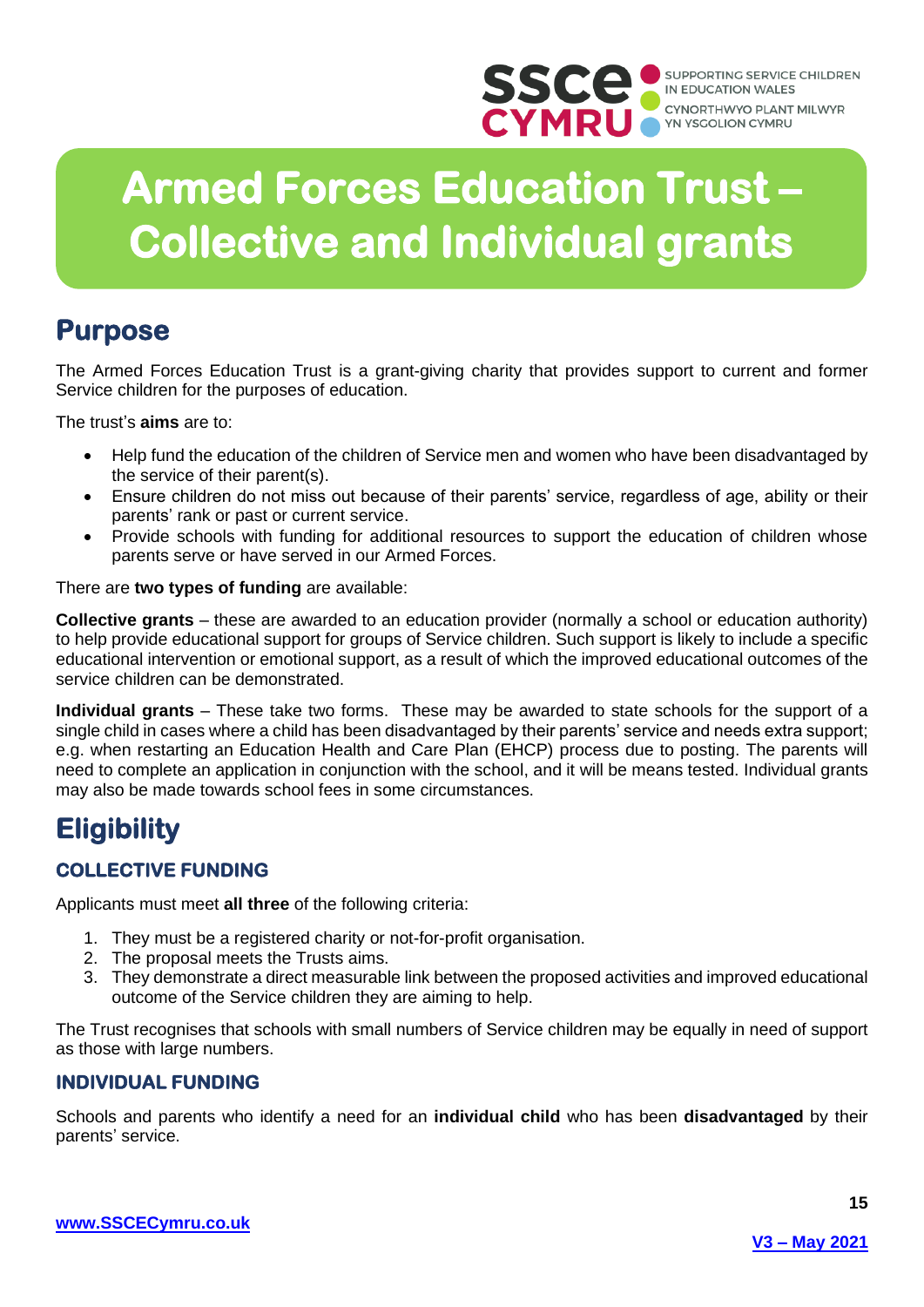

## **Links**

[www.armedforceseducation.org/collective-grants](https://armedforceseducation.org/collective-grants/)

<https://armedforceseducation.org/individual-grants/>

## <span id="page-15-0"></span>**Advice for Collective grants (by section)**

## **General**

- Read the **guidance notes** fully **before** and **after** writing your application to ensure that you understand the terminology in the application.
- Consider the Grants Committee's **key considerations**:
	- o The **NEED** for the activities/project
	- o What will be the **IMPACT** of the proposed activities?
	- o **ORGANISATIONAL CAPACITY**
	- o Does the requested grant represent **VALUE for money**?
	- o **GOVERNANCE**
	- o **SUSTAINABILITY** and creating a **LEGACY**.
- **Supporting documents** can be emailed to the Trust.
- **Cluster bids** from groups of schools are strongly encouraged.
- **Consider the impact of Covid-19 and school closures** on the school and Armed Forces community. See the SSCE Cymru [Covid-19 support](https://www.sscecymru.co.uk/schoolsandlocalauthorities/covid19support/default.htm) information page for details on how Service children may have been affected, to support your own observations, and to see ideas of which resources can be accessed to support Service children.
- **Consider ways of utilising evidence** to shape the project, including:
	- o SSCE Cymru [School survey findings](https://www.sscecymru.co.uk/files/SSCE%20Cymru%20school%20survey%20(2019)%20findings%20(E).pdf)
	- o SSCE Cymru [Listening to our Service children findings](https://www.sscecymru.co.uk/files/SSCE%20Cymru%20-%20Listening%20to%20our%20Service%20Children%20(2020)%20findings%20(E).pdf)
	- o SCiP Alliance [The Voice of Service Children report](https://www.scipalliance.org/assets/files/Listening-to-learn-FINAL-ONLINE-2020_05_14.pdf)
	- $\circ$  SCIP Alliance Thriving Lives Toolkit. the Trust is now expecting that Schools will have gone through this process
- Remember that funding for Service children should be in **addition to what their civilian peers benefit from** and not in lieu of it. Avoid submitting an application to fund work that the local authority should be supporting.

## **2. YOUR GRANT REQUEST**

## **Finance information (questions 2.1–2.2)**

- This is a good opportunity to provide a clear **breakdown of the costs,** which will help the Committee to clearly understand what is included in the proposal.
- Make sure to separate any parts of the bid and cost them individually, to enable the Committee to easily identify **partial payments.**

## **Evidence of need for this funding and how it will be addressed (questions 2.3–2.5)**

- Explain how you have **identified the need, referencing Thriving Lives Toolkit where possible.**
- Explain how you have **gained the views** of Service children and families.

## **Other grant success (question 2.6)**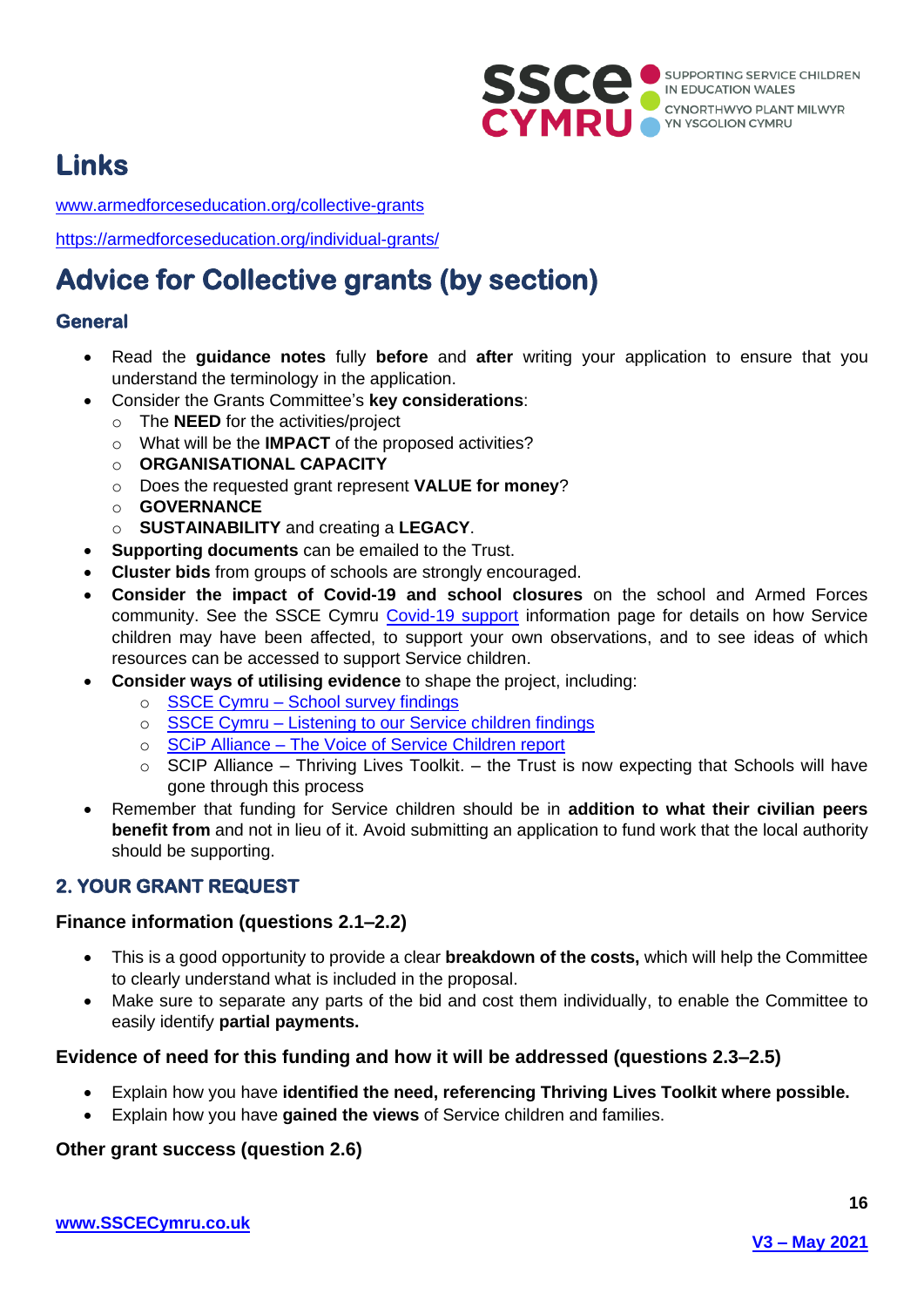

• It is important that the information provided is both **transparent and accurate** – it provides the trustees with detail, helping them to make a well-informed judgement on the needs and experiences of your school/local authority.

### **Alternatives (question 2.7)**

• Outline **priorities** and **alternative options** should only partial funding be available.

## **3. OUTCOMES**

### **Success and impact (questions 3.1–3.2)**

- Focus on identifying ways of **embedding good practice** in the school, which will help to demonstrate good value for money.
- **Design your monitoring** first, then build your activity from this.
- Focus on a specific, **evidenced need** that you can measure.
- Use a mix of measures, but ensure that **quantitative** is one of them.
- Include Specific, Measurable, Attainable, Relevant and Timely **(SMART) targets** related to mainstreaming and sustaining the activity.
- Remember, you are part of a larger project that seeks to **better understand the needs of Service children** and what works to support them – monitoring is essential for those who follow you.
- **Examples of success** could include:
	- o Improved academic results
	- o Pupil engagement
	- o Uptake of tutoring
	- o Wellbeing results
	- o Positive feedback from pupil ambassadors and the Armed Forces community.
- **Examples of how to measure** the impact of the project could include:
	- o Monitoring of key academic performance indicators against local authority and Welsh education expectations (e.g. literacy, numeracy, attendance)
	- o Monitoring behaviour records
	- o Comparing target grades/level results
	- $\circ$  Implementing Service children surveys at the start and end of the project.

## **4. ORGANISATION CAPACITY**

### **Previous success (questions 4.1–4.2)**

• Consider the needs of **other local schools** and the possibility of a cluster bid.

### **Delivery details (questions 4.3–4.4)**

- **Explain** how the **objectives** of the project will be met.
- Detail how the project will be **managed.**
- **Cluster bids** are **strongly encouraged** as a joint application. Such bids demonstrate and support **good practice, shared knowledge** and **value for money**. It is important that the lead is clearly identified as they will be overall responsible for delivery and reporting.
- **Detail any collaboration** with other schools in your area aimed at supporting your Service children.
- List any **organisations** that the school/local authority is already working with, or plans to work with, in order to understand the needs of Service children and identify the best way to support them.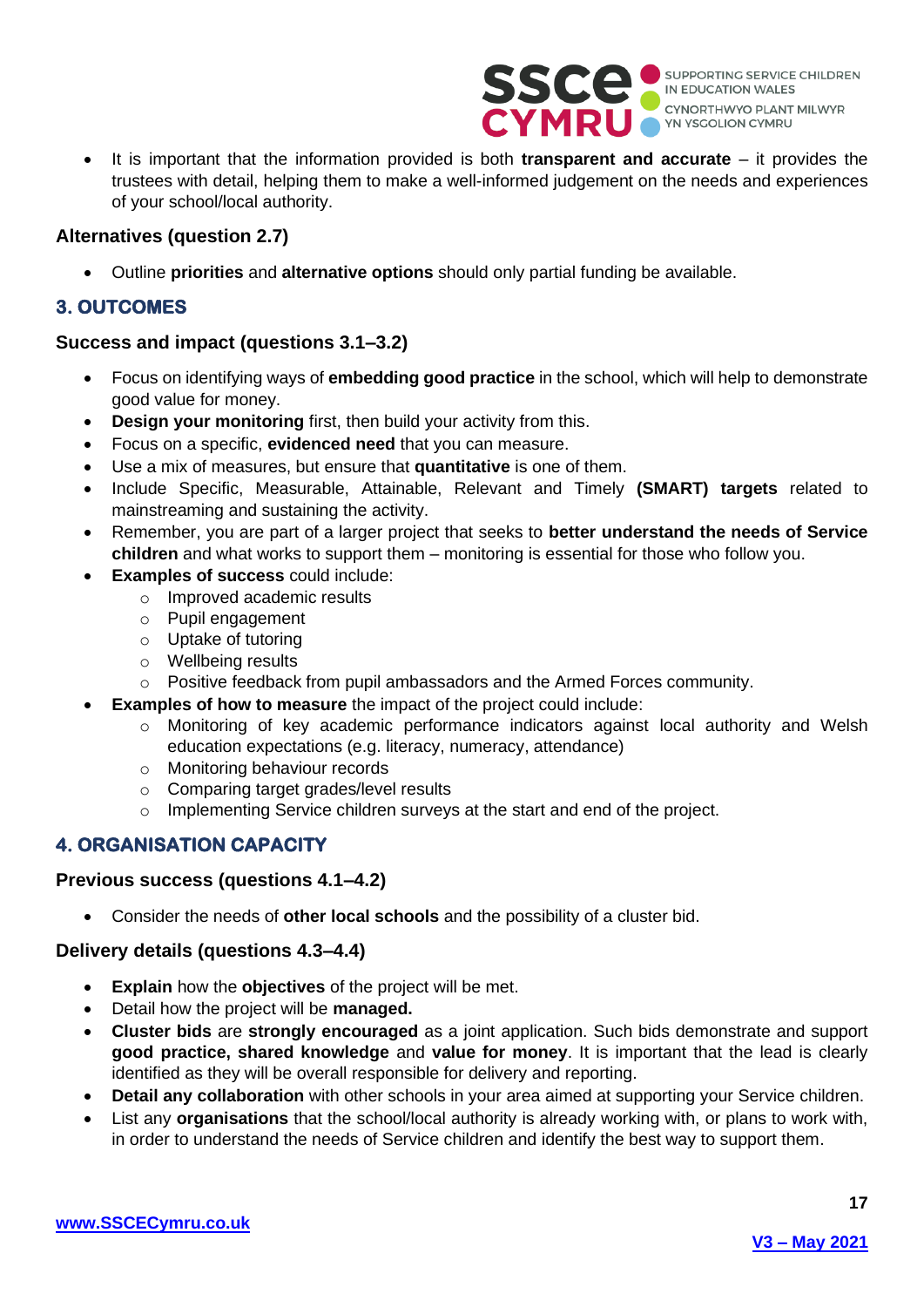

• Detail how your school **works with SSCE Cymru** to understand the best ways to support Service children. This could include details of how you have utilised the resources available from [SSCE](http://www.sscecymru.co.uk/)  [Cymru,](http://www.sscecymru.co.uk/) such as the [School Toolkit,](https://www.sscecymru.co.uk/toolkits/schooltoolkit/default.htm) [Tools](https://www.sscecymru.co.uk/toolkits/sscecymrutools/default.htm) and [Directory of support,](https://www.sscecymru.co.uk/resources/directoryofsupport/default.htm) or participated in events.

### **6. BENEFICIARIES (questions 6.1–6.4)**

- For details on the challenges that Service children may face, please see **[www.SSCECymru.co.uk](http://www.sscecymru.co.uk/)**
- Be aware of the potential **challenges that Service children face** in your school/local authority, along with how to support them. Be wary of generalisations and remember that each Service child is unique and has different experiences.
- Demonstrate a **strong understanding** of the challenges that Service children face in education, including, but not limited to, the impact of **mobility** and **deployment** – provide specific **examples** where appropriate.
- **Avoid assumptions** about the needs of Service children focus on your experience of the children and families that you support.
- This is an important opportunity to show the **percentage of Service children** in your school/local authority.

## **7. FINANCIAL DETAILS**

#### **Finance from other sources (questions 7.1–7.3)**

- Detail any **other funding streams** that the school/local authority has applied for.
- Explain how a **shortfall** in funding could be overcome.

#### **Sustainability (question 7.4)**

- Explain what **legacy** the project will leave behind.
- Ensure a **realistic sustainability plan** is described within the application, including sources of ongoing funding (where necessary), resources and succession planning.
- Identify ways of **embedding good practice** in the school and local authority.
- <span id="page-17-0"></span>• Include an explanation of how **up-skilling staff** would have a long-term benefit.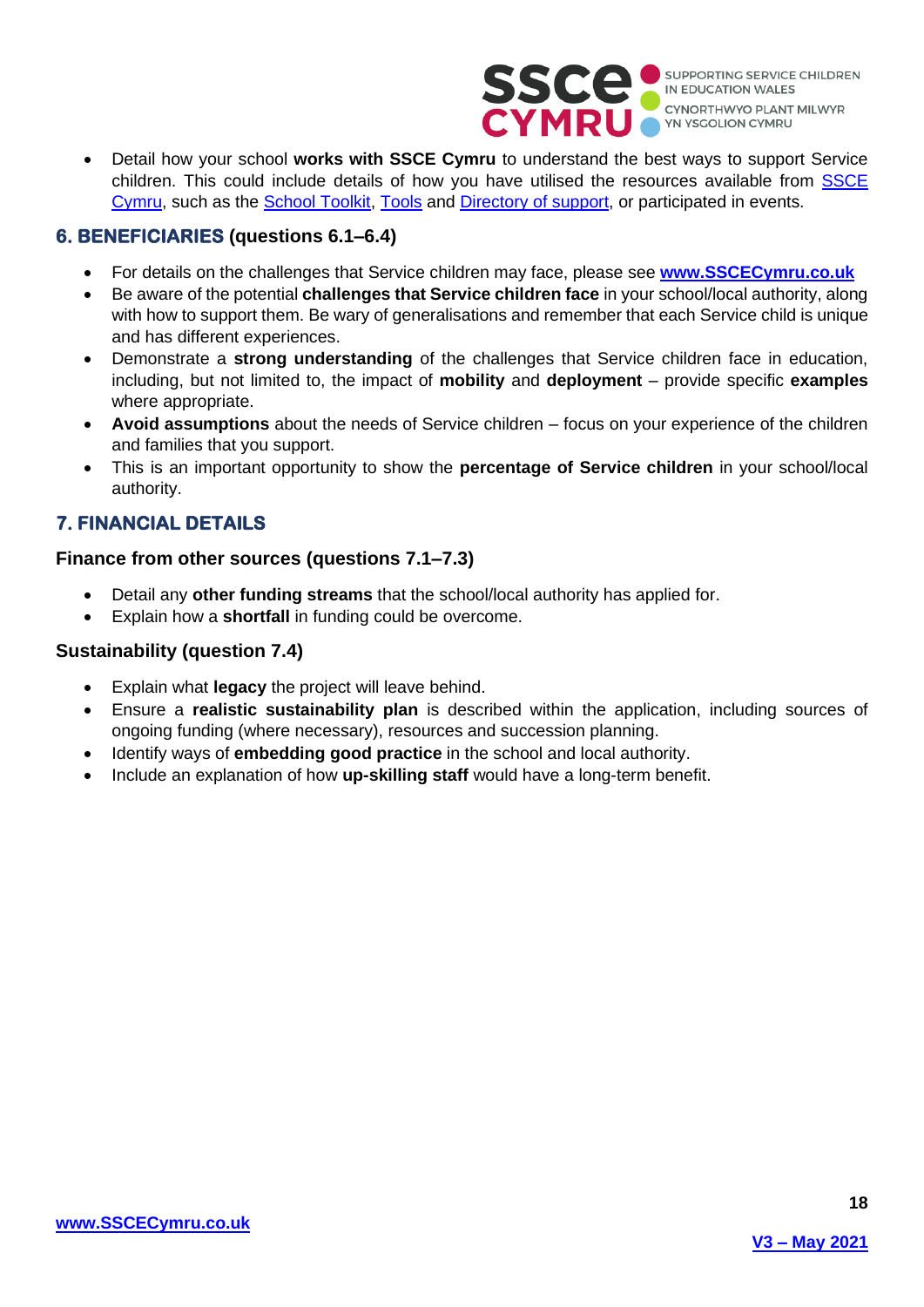

## **Examples of previous success**

## **Collective grants**

### **Numbers Count Project in a school in Wiltshire**

The Trust funded two intervention practitioners, who led training for teachers and ran small group sessions to focus on bringing Service children's numeracy skills up to the required standard and plugging any gaps in learning.

Impact: "*This project has proved to be highly successful in supporting Service children and helped them with the continuity in education that they needed given their mobility.*"

### **Service Pupil Champions in schools in North Yorkshire**

The Trust funded two Service Pupil Champions to undertake training in Emotional First Aid (EFA) and a Train the Trainer course, with the aim of cascading the learning across the county.

Impact: "*The Champions raise awareness of Service children's needs through staff Continuing Professional Development and provide a link between the Armed Forces and school partners. The Champions also provide early intervention and signposting to other services. The [Champions'] EFA training has led to delivering Anxiety Workshops for Service children and parents, the benefits of which have been significant, and the long-term impact is already being seen.*"

## **Individual grants**

### **Short-term help to support transition**

Frequent moves and not long enough in each school meant that Andrew arrived in his current school with late diagnosed dyslexia and no EHCP yet in place. With a grant from the Trust, the school were able to employ a 1:1 Teacher Assistant to work with Andrew for 15 hours per week until the EHCP was approved. During this time the TA was able to support Andrew with his anxiety and difficulties he experienced with making new friendships. The support meant that Andrew was able to read daily on a 1:1 basis, making excellent progress in a short period of time. It also meant that Andrew was in a position where he felt emotionally able, and, with increased self-esteem, confident to tackle the Year 6 SATs.

<span id="page-18-0"></span>*"The Trust's grant meant that our son could get the support he needed while waiting for the EHCP funding. This has given him so much more confidence and he is now excited about his move to secondary school."*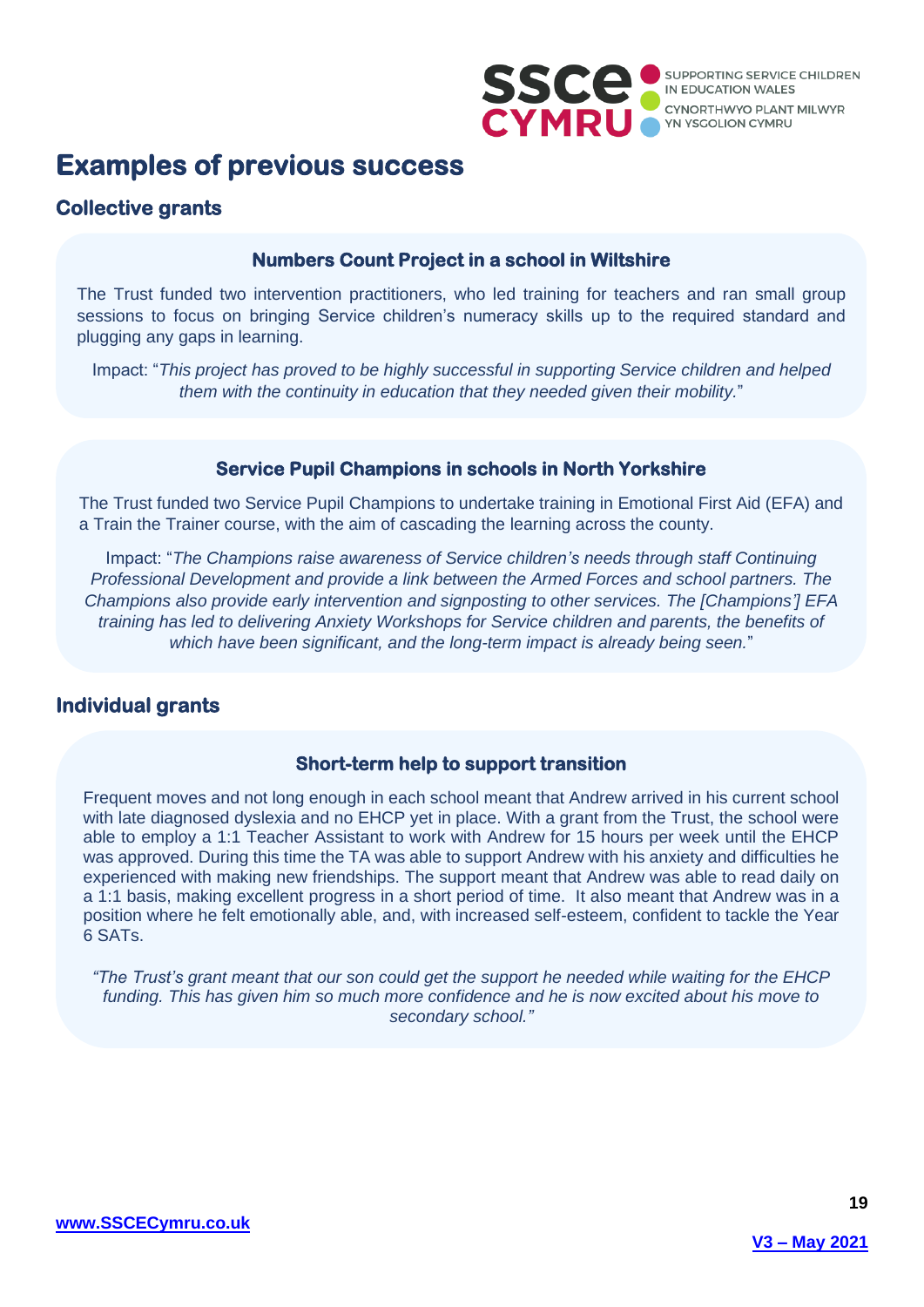

## **Timeline**

Applications are reviewed on the dates specified below, unless urgent. The closing dates for Collective grants for each term are as follows:

| <b>Application deadlines (2021)</b> | Informed of outcome by |
|-------------------------------------|------------------------|
| 15 <sup>th</sup> January            | End of February        |
| 15 <sup>th</sup> May                | End of June            |
| 1 <sup>st</sup> October             | Mid October            |

The Trust is happy to discuss applications throughout the year, e.g. to tie in with applications to other funding streams, or when a need arises. The process is as follows:

- Visit the Trust's website to **check eligibility** [www.armedforceseducation.org/collective-grants.](http://www.armedforceseducation.org/collective-grants) Complete the enquiry form to submit details to the Trust directly.
- Within five working days: the Trust will contact applicants to discuss their enquiry and **send the application form** if the applicant is deemed appropriate.
- **Submit the application** to [admin@armedforceseducation.org](mailto:admin@armedforceseducation.org) and attach any supporting documents.
- **Decisions** are made by the trustees.
- Within eight weeks: **applicants are informed** of the outcome of their application.
- Within two months of the end of the grant period: complete the **post-grant report**.

For details on applying for Individual grants, please complete the [pre-qualification questions.](https://armedforceseducation.org/individual-grant-application/)

## <span id="page-19-0"></span>**Contact details**

**Initial enquiries should be made via the Trust's website but other queries** and/or **completed application forms** should be sent to [admin@armedforceseducation.org](mailto:admin@armedforceseducation.org)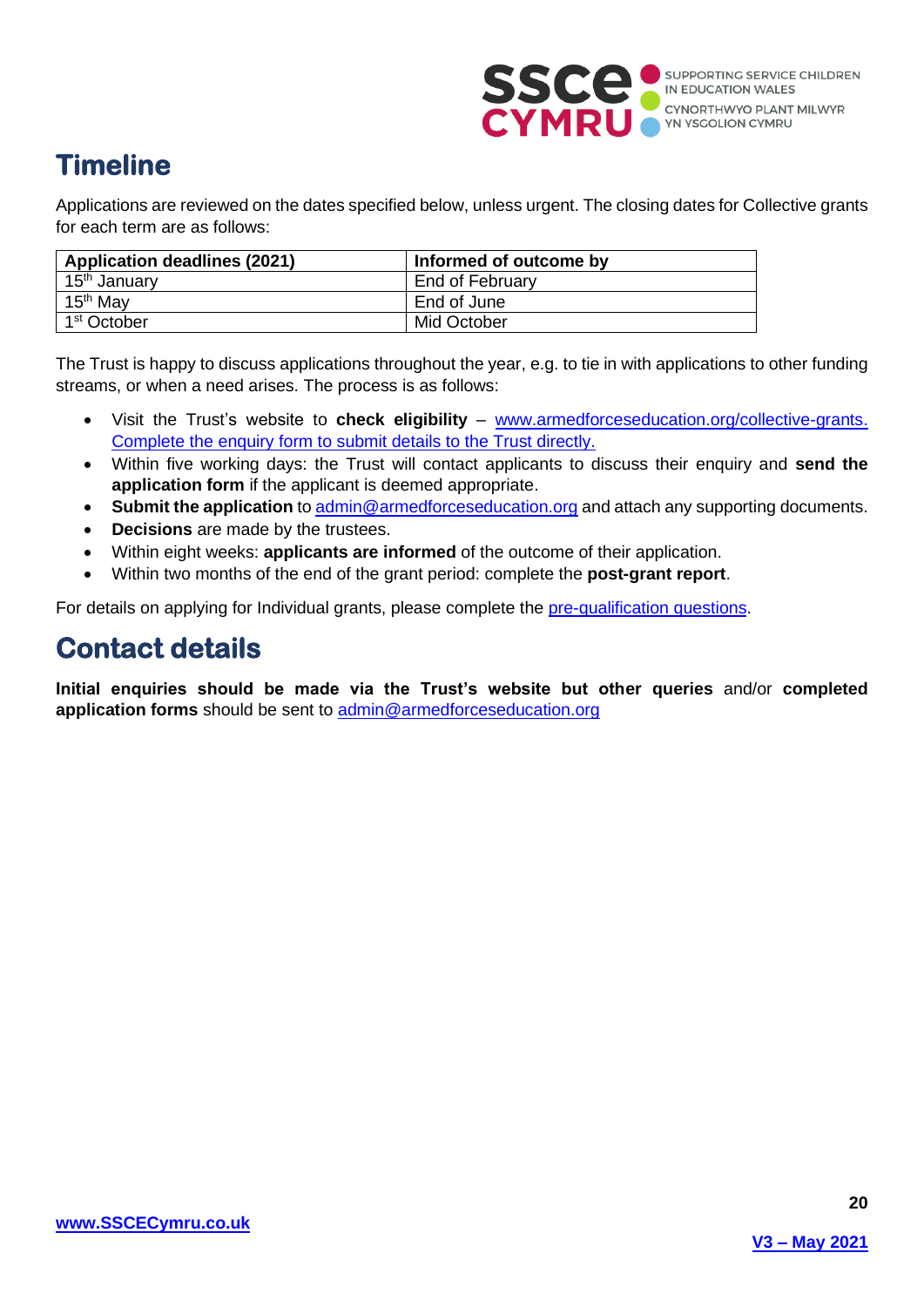

# **Other funding**

## <span id="page-20-0"></span>**Grants4Schools**

**Details of other grants that aren't specifically aimed at supporting the Armed Forces community can be identified through Grants4Schools.**

#### **[www.grants4schools.info](https://www.grants4schools.info/)**

The Grants4Schools website includes:

- Funding news
- Funding case studies
- A free newsletter
- A grant search tool (pay [£] for full access)
- A grant-finding map (subscribers only)
- A comprehensive guide to grants in the UK (subscribers only)
- A pocket guide to writing successful grant applications (subscribers only)
- Details of funding workshops (subscribers only).

## <span id="page-20-1"></span>**ABF The Soldiers' Charity**

ABF The Soldiers' Charity is the national charity of the British Army, providing a lifetime of support to soldiers, Veterans/ex-Service personnel and their immediate families when they are in need.

It has a well-established and substantial grants programme of support to charities and organisations. In a given year, it will normally fund up to 100 charities, which deliver support on behalf of the Army and ABF The Soldiers' Charity.

**[www.soldierscharity.org](https://soldierscharity.org/)**

## <span id="page-20-2"></span>**Royal Air Force Benevolent Fund**

The Royal Air Force Benevolent Fund (RAFBF) is the RAF's leading welfare charity, with a proud tradition of looking after its own. It offers support to all serving and former members of the RAF, as well as their partners and dependent children.

The RAFBF External Grants programme supports the costs of activities and services that deliver at least one of its nine Welfare Outcomes:

- 1. Increased financial means
- 2. Increased mobility
- 3. Increased ability to live at home safely for longer
- 4. Improved home environment
- 5. Improved employment prospects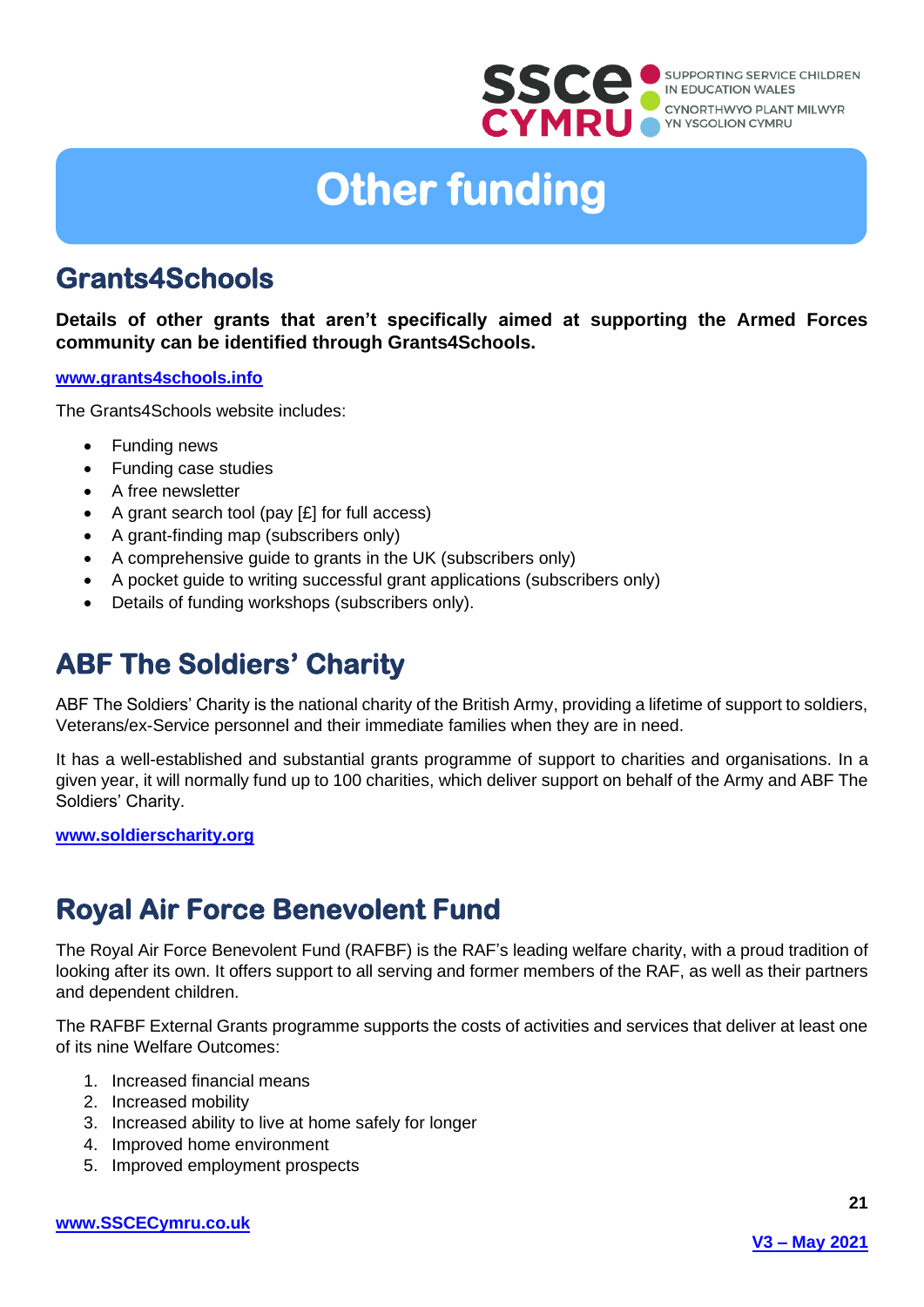

- 6. Increased engagement in vocational activities
- 7. Improved relationships with others
- 8. Reduced social isolation or loneliness
- 9. Improved mental and physical wellbeing.

These Welfare Outcomes demonstrate the changes required to deliver the impact that the RAFBF hopes will **enable all within the RAF Family to live with dignity, purpose and peace of mind.**

**[www.rafbf.org](https://www.rafbf.org/)**

## <span id="page-21-0"></span>**Royal Naval Benevolent Trust**

The Royal Naval Benevolent Trust (RNBT) gives help, in cases of need, to serving and former Royal Naval ratings and Royal Marines other ranks, which includes Reservists; they are known as Primary Beneficiaries. It also helps its partners, children and some others connected with it. Beneficiaries are known collectively as the RNBT Family.

Its main business is making grants – financial assistance – to help members of the RNBT Family in difficulty. This includes grants paid directly to families, as well as grants for organisations and charities that directly support members of the RNBT Family.

One of the [Categories of Need](http://www.rnbt.org.uk/how-we-help/wide-ranging-financial-help/categories-of-need/) listed on the RNBT website is education.

**[www.rnbt.org.uk](http://www.rnbt.org.uk/)**

## <span id="page-21-1"></span>**The Royal British Legion – Children's Welfare Scheme**

The Legion offers grants to eligible families and single parents towards the cost of essential items required by their children. Small grants are awarded for items such as winter clothing, bedroom furniture and school uniforms. It also provides payment for children's clubs such as Guides and Scouts as well as essential school trips.

**www.support.britishlegion.org.uk – The Children's Welfare Scheme**

## <span id="page-21-2"></span>**Welsh Government – Pupil Development Grant access**

Eligible learners can apply for this grant of £125, to buy school uniforms, equipment, and kit for sports and activities.

**[www.gov.wales/pupil-development-grant-access](https://gov.wales/pupil-development-grant-access)**

<span id="page-21-3"></span>**[www.gov.wales/free-school-meals-frequently-asked-questions](https://gov.wales/free-school-meals-frequently-asked-questions)**